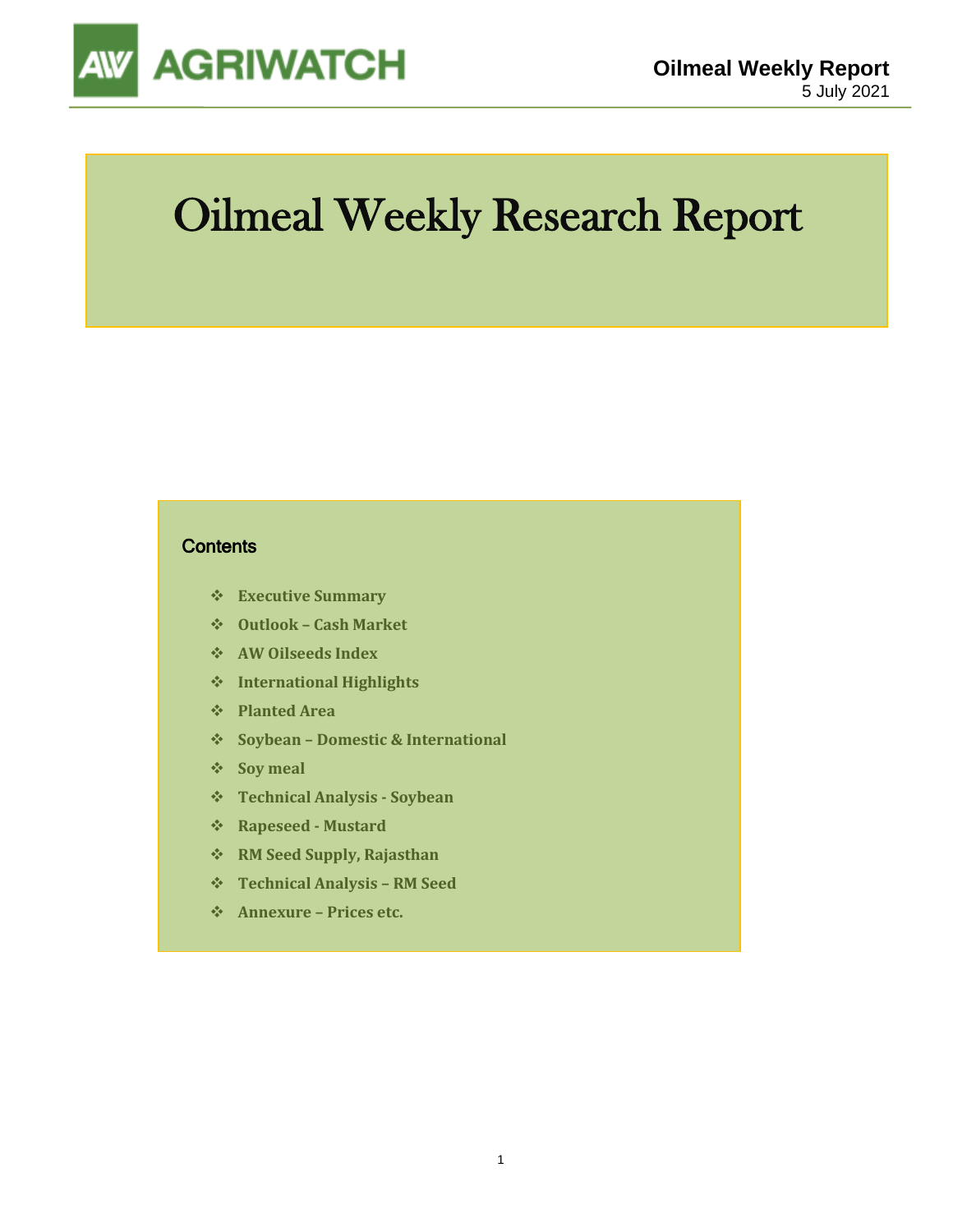# Executive Summary

This week Soybean witnessed rally from lower level as expected despite heavy supply at various trading center. Crushers, millers and traders showed buying interest at current levels Additionaly other oilseed complex also supported soybean price, Delay in monsoon amid shortage of certified seed and cues from international market also supported rally in the market.

The government has increased the MSP of Soybean by 1.80 per cent, to Rs 3,950/quintal from Rs 3,880/quintal and for groundnut by 5.21 per cent to Rs 5,550/quintal from Rs 5,275/quintal. Good price hike in retail and wholesale prices for oilseeds encouraged government to increase MSP for 2021-22. Soyoil retail price increased 35% so far compared to last year .

The soybean plant average delivery price at Nagpur is quoted 3% up at Rs. 7,470 /qtl as compare to last week price at Rs. 7,258 /qtl. The domestic soymeal inclined by 2 % compared to the previous week, However the prices may continue strength in coming weeks.

However, groundnut's market moved slighlty down after weak supplies. Farmers and traders have limited stocks in hand. Prices may come down in coming days following weakness in oilseeds markets.

Rapeseed Mustard inclined by 1.3% to Rs.7079 /Qtl this week as compared to Rs 6,684/Qtl last week. Rapeseed oilcake traded 0.8% up Rs 2780/ Qtl as compared to last week Rs 2758/Qtl, strength in Rapeseed prices put additional support on the upside.

We feel the soy and rapeseed-mustard complex to trade firm tone on decent buying activities of crushers and retailers. However, increase in export demand of soymeal and rapeseed meal may support meal price to rise from the current level in coming days. China is the regular buyers in global markets to fulfil its domestic demand of meal, which may also support meal prices to rise. However weak figures in exports of oilmeals in June'21 limited the gains.

India's export of oilmeals for the month of May 2021 is reported at 228,242 metric tonnes compared to 248,007 metric tonnes in April 2020 i.e. down by -8%.

Arrival of mustard seed in mandis has decreased at all places in the country which may support the prices, shortage of certified seed has been reported from maharastra and Madhya Pradesh which account for 89% of total soybean production which may impact prices and production. In last few days monsoon was not favourable as expected which is major concern for the soybean growers.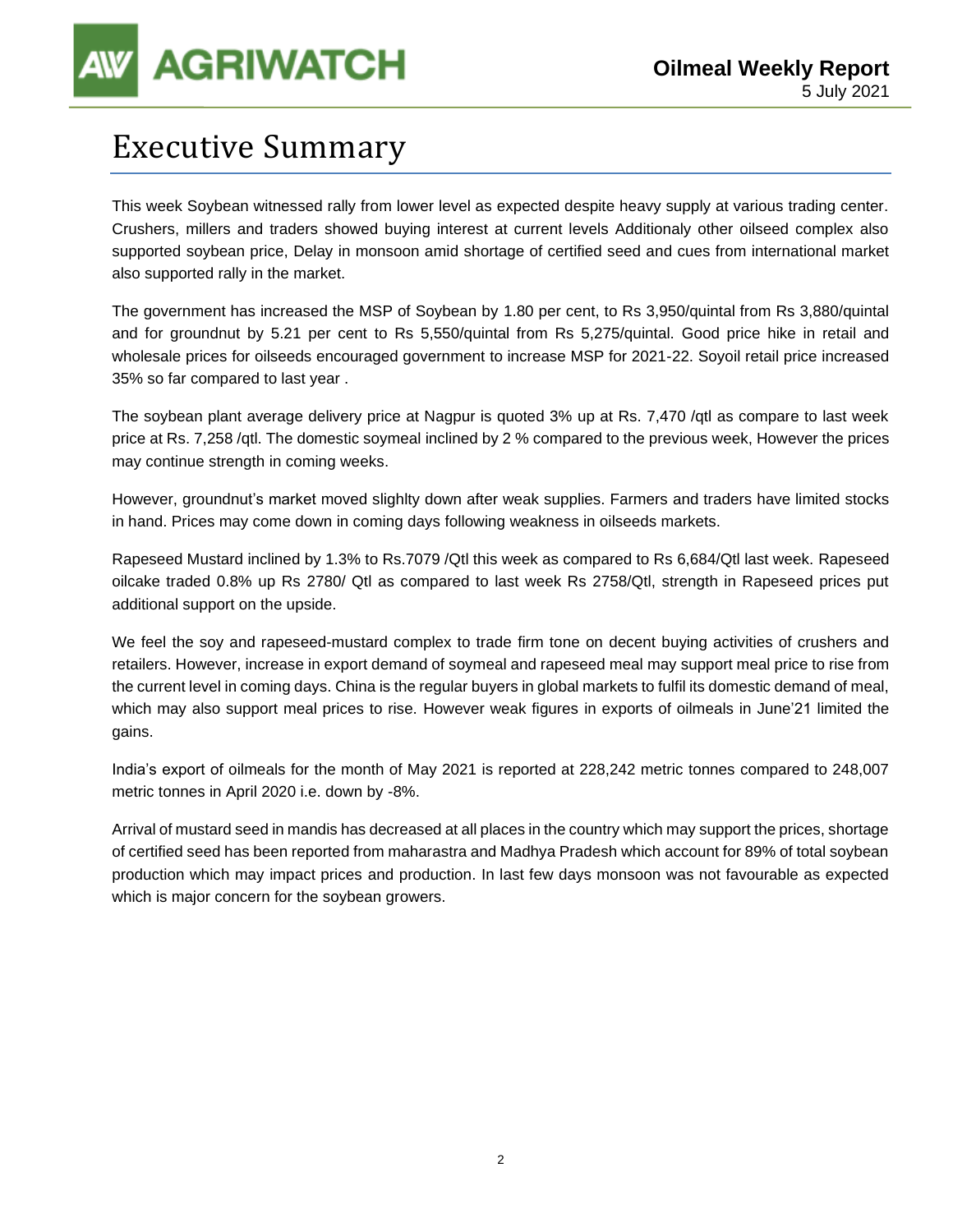

# Outlook – Cash Market

*Outlook - Soybean (Spot, Nagpur): The soybean prices will feature range-bound movement with firm bias on rise in crushing demand for seed However, Bullish sentiments in international soybean markets will also lend a support.The prices (Nagpur, Plant basis) are expected to feature range bound movement in the price band of 7,050 – 7,500 level.* 

### *Outlook – Soy meal:*

*The soymeal exports numbes is expected to witnessed firm tone in near term. However strength in soybean and other oilseed complex may dwaw support to soymeal as well. The soy meal prices (Indore) are likely to feature range-bound movement between Rs. 60,000 – 63,000 /MT on good local and export demand, for medium-term.* 

*Outlook - Rapeseed-Mustard (Spot, Jaipur basis): Arrival of mustard seed in mandis has decreased at all places in the country which may support the prices However, Rapeseedmustard is expected to feature firm tone in near term due to domestic and international factors. The seed prices are likely to witness the price levels between 6,800 –7,300/Qtl. in short-run.*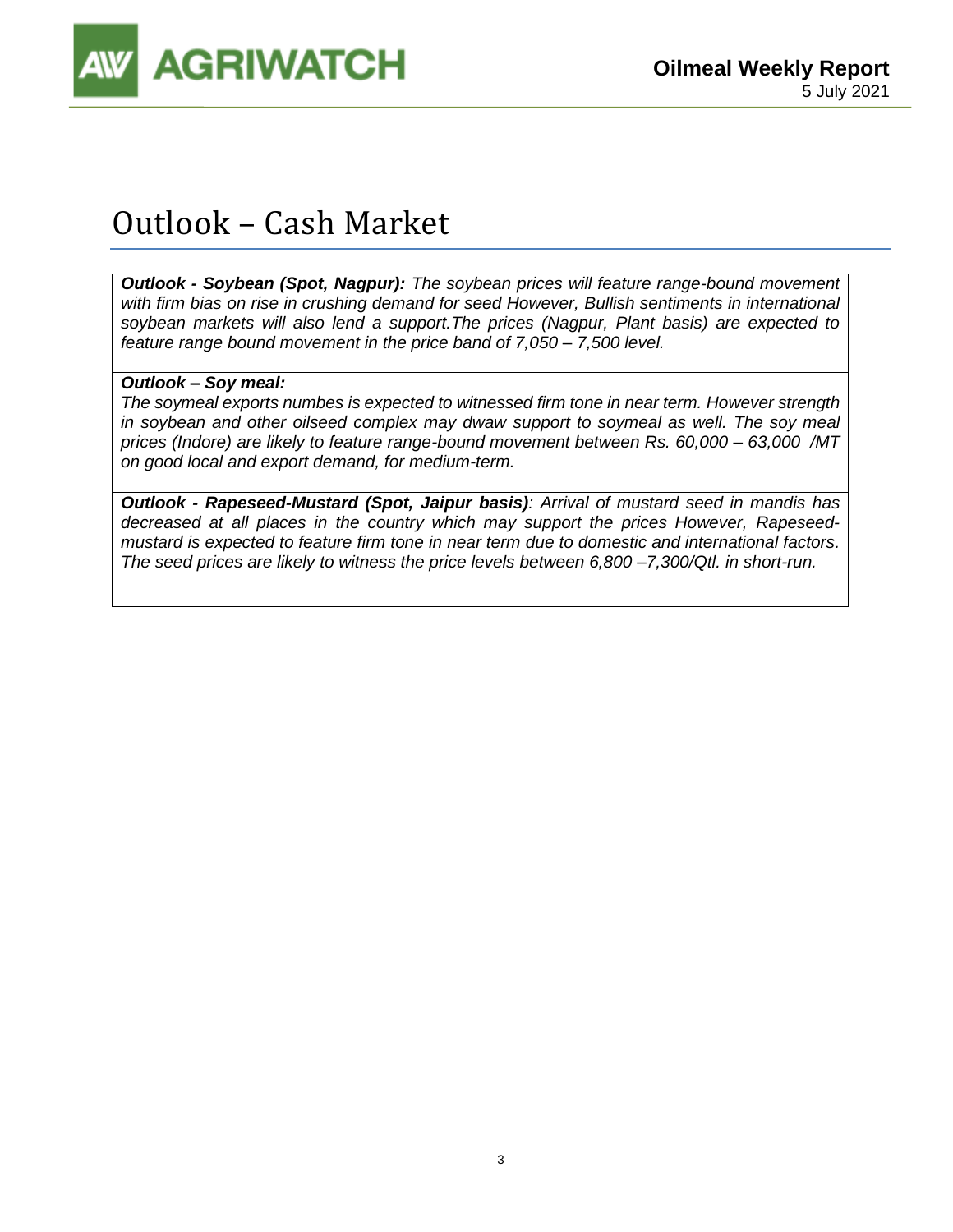# International Highlights

- ❖ CBOT July soybean futures closed 2.6 cents higher at \$ 14.49 1/4. New crop November soybean futures also closed 2.4 cents higher at \$ 13.98 3/4, on Friday.
- ❖ US soybean planting, is almost completed As of 27 June, the US soybean emerged by 96% up from 94% same period last season however up from 5-year average of 92%. Further Soybean condition for week ending June 27 stood at 50% Good, 10 % Excellent, 31% fair, 7% poor and 2 % very poor.
- ❖ CONAB has once again raised Brazil's 2020/21 soybean crop estimate to 135.9 million tonnes vs 135.4 million tonnes in May'21 forecast and 124.845 million tonnes in 2019/20.
- ❖ USDA attache sees For 2021/22, Post forecasts soybean planted area at 40.3 million hectares (ha), and production at 143.5 million metric tons (MMT), based on a yield of 3.56 mt per ha (hectare)
- ❖ In May21 according to the data released by NOPA, US crushed pegged at 163.5 million bushels which compares to April 160.310 million bushels of soybeans. The soybean processing was down from 171.75 million bushels in April 2020 also lower from 177.98 million bushels in March 2021. The market is expected lower US soybean crush figure for May'21 on dwindling stocks.
- ❖ Buenos Aires Gain Exchange has kept the Argentina 2020/21 soybean crop harvest estimate higher at 43.5 million tonnes vs 43 million tonnes from its previous estimates in expectation of better crop yield. So far, farmers have harvested total 91.4% of this season's soy crop.
- ❖ As per recent USDA June'21 report, Soybean production in the world is likely to increase by 6% to 386 million tonnes in next season (September- 2021- August 2020) in expectation of higher crop size in US and India. Total crop size in India may stand higher by 750,000 tonnes to 11.2 Million tonnes against 10.45 Million tonnes in this season. Higher soybean prices in this season will encourage farmers in India to cover higher soybean area.
- ❖ As per USDA report, China has imported higher soybean in May 2021-22 as compared to last year. The country has imported oilseeds at 107.25 million metric tonnes in May 2021-22 against 104.60 million metric tonnes in previous year.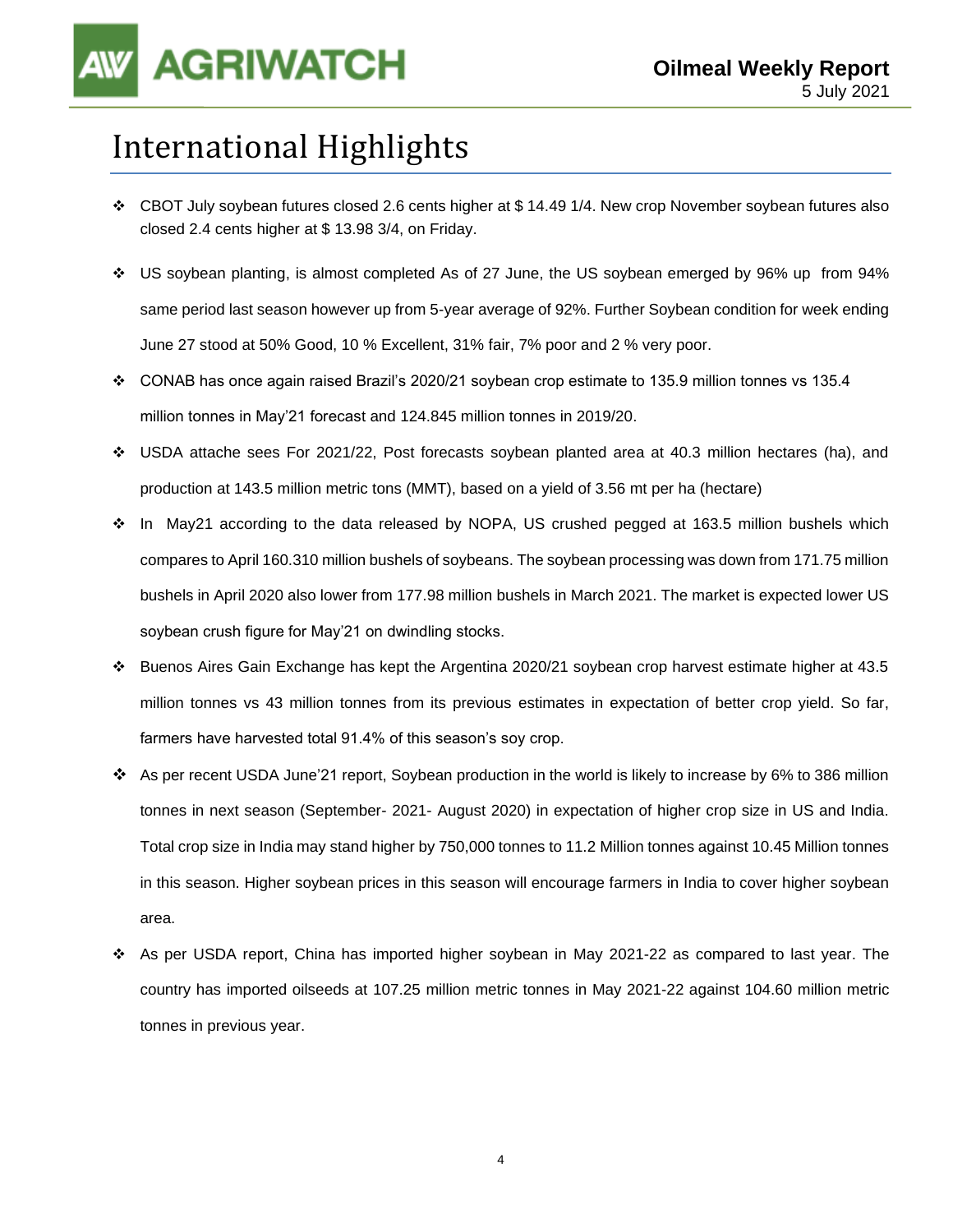# **AGRIWATCH**

# Soybean

Soybean witnessed strong rally from lower level as expected despite heavy supply at various trading center. Crushers, millers and traders showed buying interest at current levels Additionaly other oilseed complex also supported soybean price, Delay in monsoon amid shortage of certified seed and cues from international market also supported rally in the market.

GOI announced MSP for 2021-2022 marketing year, soybean Rs 3950 (70 Rs. up). India's soybean area is expected to rise 9.9% on year to a record high of 13.3 mln ha in the crop year.

As on 25 June 2021 about 23.64 lakh ha area coverage under oilseeds has been reported compared to 36.65 lakh ha during the corresponding period of last year. Thus 13.01 lakh ha less area has been covered compared to last year. Higher area is reported from the States of Rajasthan (1.46 lakh ha), Madhya Pradesh (1.37 lakh ha), Karnataka (0.51 lakh ha), Uttar Pradesh (0.03 lakh ha), Tamil Nadu (0.02 lakh ha), Uttarakhand (0.02 lakh ha) and Punjab (0.01 lakh ha). Less area is reported from the States of Maharashtra (11.36 lakh ha), Gujarat (4.08 lakh ha), Andhra Pradesh (0.43 lakh ha), Telangana (0.34 lakh ha), Chhattisgarh (0.08 lakh ha), Jharkhand (0.06 lakh ha), Sikkim (0.03 lakh ha), Jammu & Kashmir (0.01 lakh ha), Bihar (0.01 lakh ha) and Odisha (0.01 lakh ha), 13.45 lakh Hectare soybean planting have been done as compared to 23.36 lakh hectare last year.

Monsoon have completed almost a month; which is approx. 20% above normal in sense of distribution of monsoon. IMD has forecasted a halt in monsoon till 5th July, Monsoon was looking good till mid-June, now there is concern for kharif sowing crops. Kharif sowing is low until now as compared to last year. In MP Soy sowing has picked up pace, higher than last year amid certified seed shortage. Maharashtra government have issued an advisory to farmers to wait for second shower until 1st week of July. Hence Monsoon revival in the coming week may be crucial for kharif crop.

Agriculture Minister Narendra Singh Tomar launched a seed minikit programme to to enhance production and productivity of pulses and oilseeds by distributing high yielding varieties of seeds of oilseeds to farmers which is provided by the central agencies National Seeds Corporation (NCS), NAFED and Gujarat State Seeds Corporation and wholly-funded by the Centre through the National Food Security Mission. The supply of minikit seeds will last till June 15, 2021 so that the seeds reach the farmers before the Kharif sowing starts. Government of India likely to distribute more than eight lakh soybean seed minikits and more than seventy thousand groundnut minikits free of cost to farmers.

Slow monsoon progress and lesser availability of certified soyabean seeds may impact kharif sowing of the oilseed in Madhya Pradesh and Rajasthan, top two producers of the crop in the country.

1.3 million tones soy seed procured in MP to distribute among farmers Vs 1 million tons last year, more than 50% Soybean planting completed in parts of maharastra, rajasthan and MP, However seed shortage may limit production.

CBOT July soybean futures closed 2.6 cents higher at \$ 14.49 1/4. New crop November soybean futures also closed 2.4 cents higher at \$ 13.98 3/4, on Friday.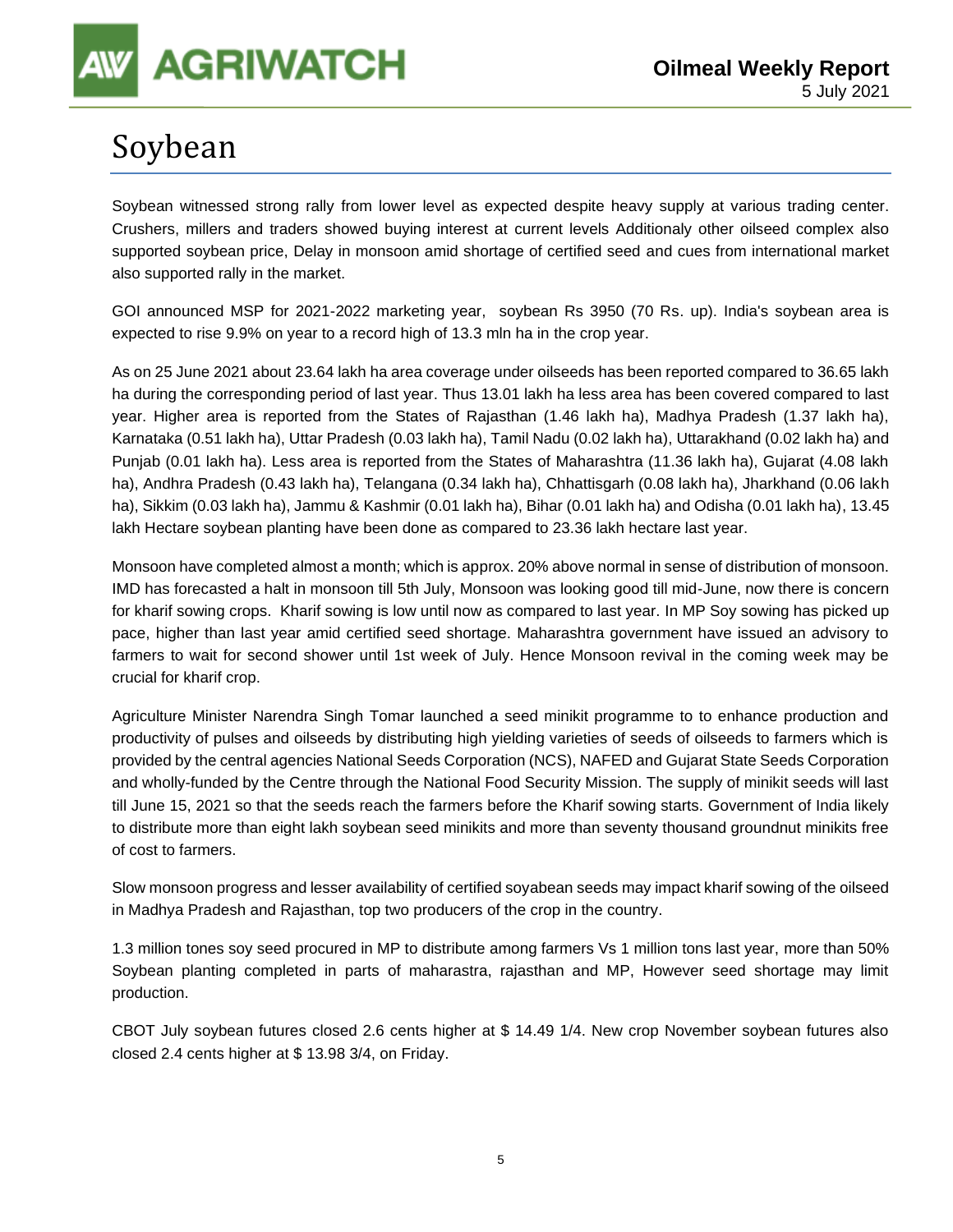

In June'21 released data, the global 2021/22 soybean production estimate kept higher at 386 million tonnes vs 363.18 million tonnes in the previous year. Total crop size in India may stand higher by 750,000 tonnes to 11.2 Million tonnes against 10.45 Million tonnes in this season. Higher soybean prices in this season will encourage farmers in India to cover higher soybean area.

As per USDA, India soybean crush is kept higher by 300,000 tons to 9.7 million on account of higher crop propesctus. Continued growth in domestic soybean meal consumption will pressure soybean meal exports to 1.7 million tons, lower than the previous year but near the 5-year average. Soybean oil imports are unchaged at 3.7 million tons as rising domestic supplies and high prices slow import demand.

Strong Chinese demand lower than expected US soybean planting intentions of 87.6 million acres, thought it is 5% higher compared to the previous year, and lower US soybean inventory number of 1.56 billion bushels in March 01 which 31% lower compared to same period last year kept the international soybean market strong.

For soybeans, the world ending stocks are estimated at 91.09 mmt. for 2021/22 vs. 87.99 mmt. in 2020/21.

Further, In the USDA's Foreign Agriculture Service post in Beijing China's soybean imports are forecast to reach a record 103 million tonnes in the marketing year 2021/22 and estimated 100 million tonnes in 2020/21 to meet the feed demand from the livestock and poultry sectors.

The USDA attache has projected US MY 2021/22 soybean production forecast at 119.88 million tonnes higher from 112.54 million tonnes in 2020/21.

Accourding to IMD, Present meteorological conditions as well as model forecasts indicate that large scale features as well as prevailing wind patterns over the region are not likely to be favourable during next one week for further advance of southwest monsoon into remaining parts of Rajasthan, west Uttar Pradesh, Haryana, Chandigarh & Delhi and Punjab.

Quantitatively, the monsoon seasonal (June to September) rainfall is likely to be 98% of the Long Period Average (LPA) with a model error of  $\pm$  5%. The LPA of the season rainfall over the country as a whole for the period 1961-2010 is 88 cm. If it realizes the kharif oilseeds' crop production, including soybean, will be within normal.

The overall export of oilmeals during April -May 2021 is also reported up by +52% at 531,700 metric tonnes compared to 350,157 metric tonnes during the same period last year.

Agriwatch has estimated its India's 2020/21 soybean output estimate to 10.7 million tonnes, up 22% from 8.74 million tonnes in 2019/20. USDA has pegged it at 11.2 million tonnes,

SOPA has pegged India's 2020/21 soybean estimate at 10.45 million tonnes against 9.31 million tonnes estimated for 2019. The yield is estimated at 883 kg/ha vs 865 kg/ha for the same period.

We expect India's soymeal exports to remain strong by 90-100% year-on-year for coming months, after fall in the soybean crushing in Argentina and Brazil as their stocks dried up.

India had imported 7,483,380 metric tonnes of edible oils in during Nov.'20 – Mar.'21 to meet the supply gap, up compared to 6,912,366 metric tonnes in during the same period last year.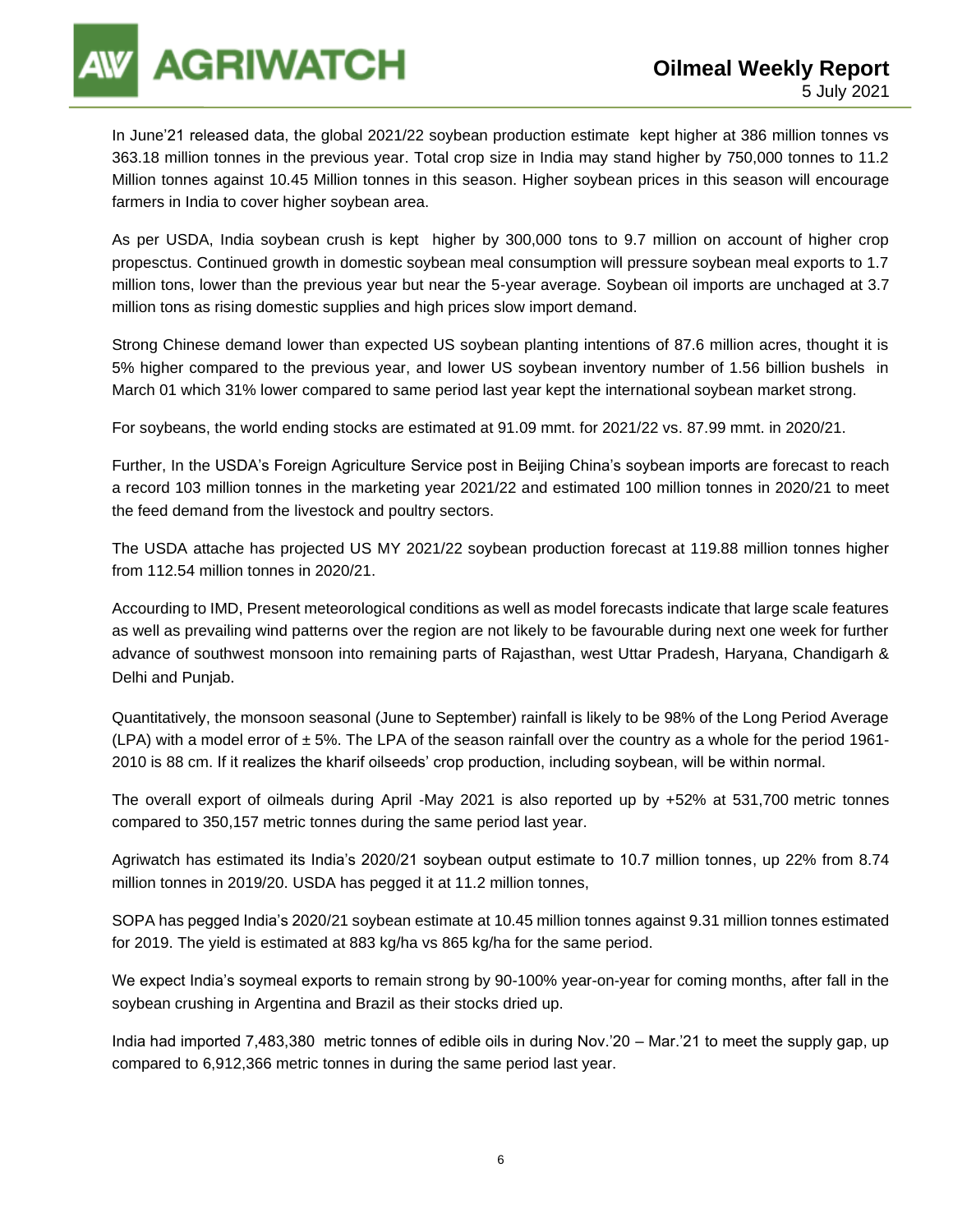**AGRIWATCH** 

India had imported 1,213,142 metric tonnes of edible oils in during May'21 ,down compared to 720**,**976 metric tonnes in during the same period last year.

Import during May '21 up by 19% compared to April 2021 due to lower stock in pipeline and lesser import during earlier months and increase in demand due to lifting of the lock down. Secondly, May '21 import showing 68% increased compared to May '20, as there was a complete lockdown which had affected the import during May '20. Thirdly, high price of Sunflower Oil discouraged its import, while Soybean oil import marginally improved.

The soybean plant average delivery price at Nagpur is quoted 3% up at Rs. 7,470 /qtl as compare to last week price at Rs. 7,258 /qtl.

The arrivals of bean increased by 20% by 275000 bags in the cash market yards of Maharashtra during the week against 230000 bags in previous week.

*The major buyers are as follows: Agrawal, Neemuch, Shanti Overseas, Living Food, Goyal Protein, Bansal-Bhopal, Vippy-Dewas, ABIS, Sneha, Ruchi Soya, Shalimar Katol, Vippy Dewas, Dhanuka Neemuch, Avi Agri Ujjain, M.S. Neemuch, RH Seoni, Prakash, Kriti Dewas, Mahakali, Prestige Dewas, Itarsi Oil, Sanwaria Itarsi, MS Solvex Neemuch, MS Soya Pachore, during the week.*

Domestic soybean prices are likely to feature firm tone amid bullish domestic and international factors. However upcoming USDA report numbers might set tone for the market in upcoming weeks. Additionally monsoon progress may also impact prices in near term.

### **International:**

CONAB has once again raised Brazil's 2020/21 soybean crop estimate to 135.9 million tonnes vs 135.4 million tonnes in May'21 forecast and 124.845 million tonnes in 2019/20.

US soybean planting, is almost completed As of 27 June, the US soybean emerged by 96% up from 94% same period last season however up from 5-year average of 92%. Further Soybean condition for week ending June 27 stood at 50% Good, 10 % Excellent, 31% fair, 7% poor and 2 % very poor.

In the prospective planting report by the National Agricultural Statistics Service (NASS), Agricultural Statistics Board, (USDA), the soybean planted area for 2021 is estimated at 87.6 million acres, up 5 percent from last year (83.084 million acres).

The soybean harvesting is underway in Brazil and it is in full-swing while the soybean crop is in the maturity stage in Argentina.

AgResource raised Brazil's 2020/21 soybean harvest to 129.98 million tonnes from 128 million tonnes previously projected.

According to the Buenos Aires Grain Exchange, the nationwide average soybean yield is 3,030 kg/ha (45.1 bushel/acre), which is unchanged from last week. The yields are ranging from 1,670 kg/ha to 3,250 kg/ha (24.8 bushel/acre to 48.4 bushel/acre). The Buenos Aires Grain Exchange left their soybean estimate unchanged at 43.0 million tons. Soybeans were rated 30% poor/very poor, 61% fair, and 9% good/excellent as of late last week. The good/excellent percentage was unchanged compared to the prior week.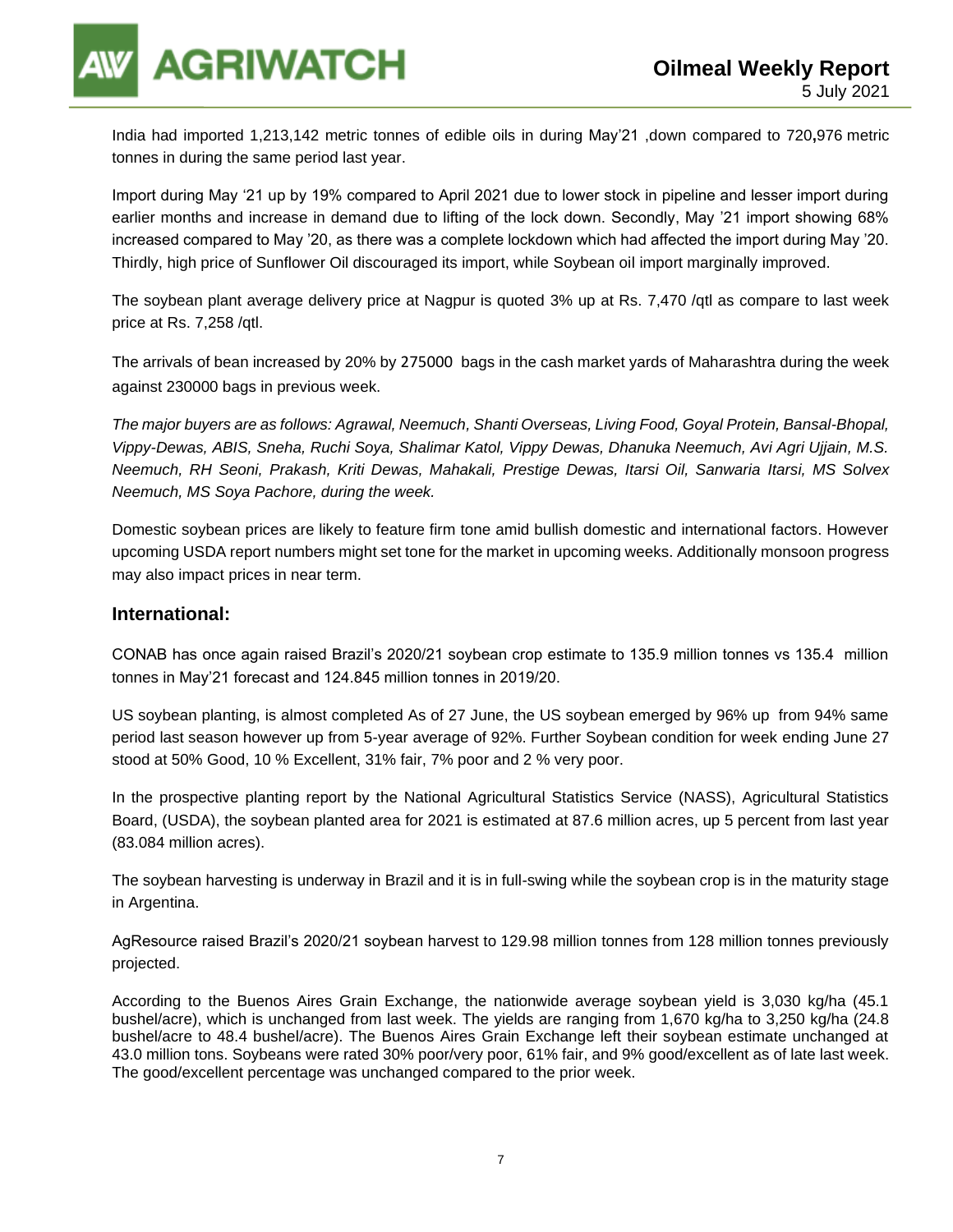

Brazil's soybean exports is estimated to reach to 16.1 million tonnes in March vs 16.4 million tonnes forecast in previous week – ANEC.

In the virtual Price Outlook Conference (POC) organized by Bursa Malaysia Thomas Mielke is in view that, after establishing new multi-year highs, the global edible oil prices are likely to be close to their peak, as the bullish fundamentals should be largely discounted. He added that the prices are set to start weakening in the Apr/June quarter followed by further setback in July/Dec, attributed to increasing South East Asian palm oil and South American soyoil production as well as prospective sharp increase in oilseeds plantings in the Northern Hemishphere.

Further, the world soybean supplies will increase in June through December with South American crop harvest in full swing and US soybean supplies later. We may further see competition in soybean prices between South America and US.

USDA attache has projected China's 2021/22 soybean imports at 103 million tonnes which is higher than million tonnes imported in 2019/20 by the country. The reason cited is the higher beginning stocks in the new marketing season following a buying spree in 2019/20. This is below the average growth observed prior to the arrival of African swine fever (ASF) in 2018 as domestic soybean production remains 35 percent above pre-ASF levels at 19.0 million tons. Crush growth continues at historic levels while stocks are projected to reach a record of 34.0 million tons. Soybean meal and oil trade are forecast nearly unchanged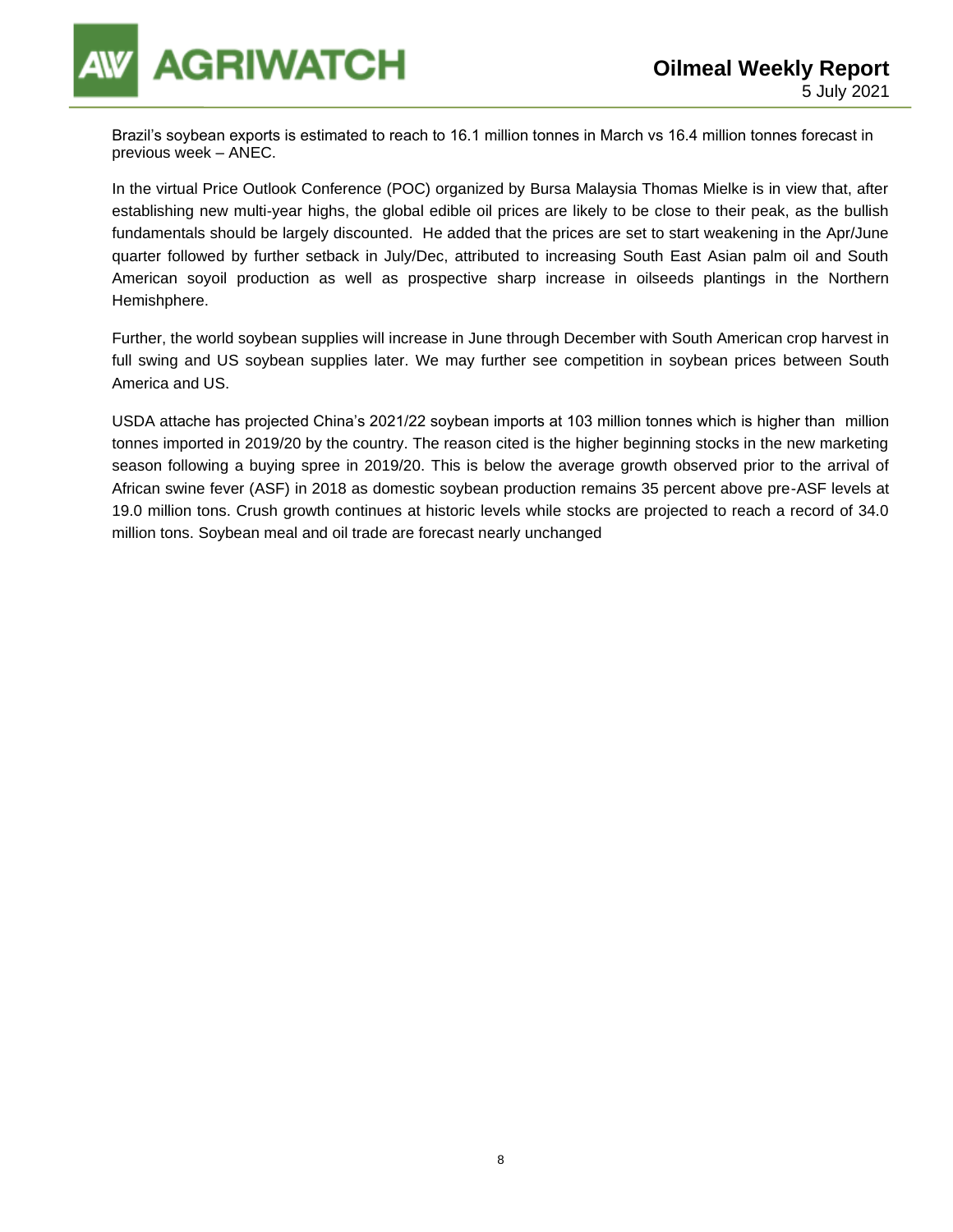# Soymeal

The domestic weekly average soymeal prices at Indore was 2% up to Rs 61,333 /MT compared to the weekly average of Rs 60,083 /MT previous week strength in soybean prices and other oilseed complex supported the prices. Soymeal expected to trade rangebound However, good demand in global market may support prices.

The soymeal along with other oilmeal exports continued remain strong in June 2021, as in the recent months.

World 2021/22 soymeal production is estimated higher at 260.31 million tonnes vs 253.12 million tonnes against last year record, in its June report.

Higher 2021/22 US soybean planting estimates in the prospective planting report on June 20, indicates higher availability of the bean and subsequently meal if the crop yield stands at normal.

Robust Chinese soy demand, lower than expected soybean production estimates in US and Argentina will remain bullish for soymeal for some more time.

India's May 2021 soymeal exports increased by 12% to 52,434 metric tonnes compared to 46,614 metric tonnes in the same period last year. Further, the soymeal shipments improved by +27% to 92,193 metric tonnes in aggregate, during the last ten months (April-may.) of financial year 2020-21 compared to 72,554 metric tonnes during the corresponding period last year.

India's export of oilmeals for the month of May 2021 is reported at 228,242 metric tonnes compared to 248,007 metric tonnes in April 2020 i.e. down by -8%.

The overall export of oilmeals during April -May 2021 is also reported up by +52% at 531,700 metric tonnes compared to 350,157 metric tonnes during the same period last year.

In current year financial year 2021-22, export of oilmeals in first two months showing improvement. Export of Soybean meal slightly improved, thanks to buying by U.S.A., while Rapeseed meal substantially increased, due to higher shipment to South Korea and Thailand. Ricebran Extraction is performing better due to larger demand from Vietnam and Bangladesh.

India's exports for rapeseed meal during April-May 2021 was up +66% at 274,692 metric tonnes compared to 165,737 metric tonnes during the same period previous marketing season.

The export of rapeseed meal in May'21 is reported at 96,870 metric tonnes against last year 14,4244 metric tonnes during the same period i.e. lower by -33%.

The domestic soymeal demand has considerably recovered in prevous months, from poultry sector, but still below pre-COVID levels. Poultry industry contributes more than 60% of the total domestic soymeal demand.

The international soymeal prices are getting competitive after improved the soybean crop prospects. The soymeal export price spread of India vs Argentina (FAS Kandla and FOB Argentina) have further declined to US \$ 210/MT in May'21 vs US \$ 215/MT in April'21, leading incompetitiveness for Indian soymeal exports.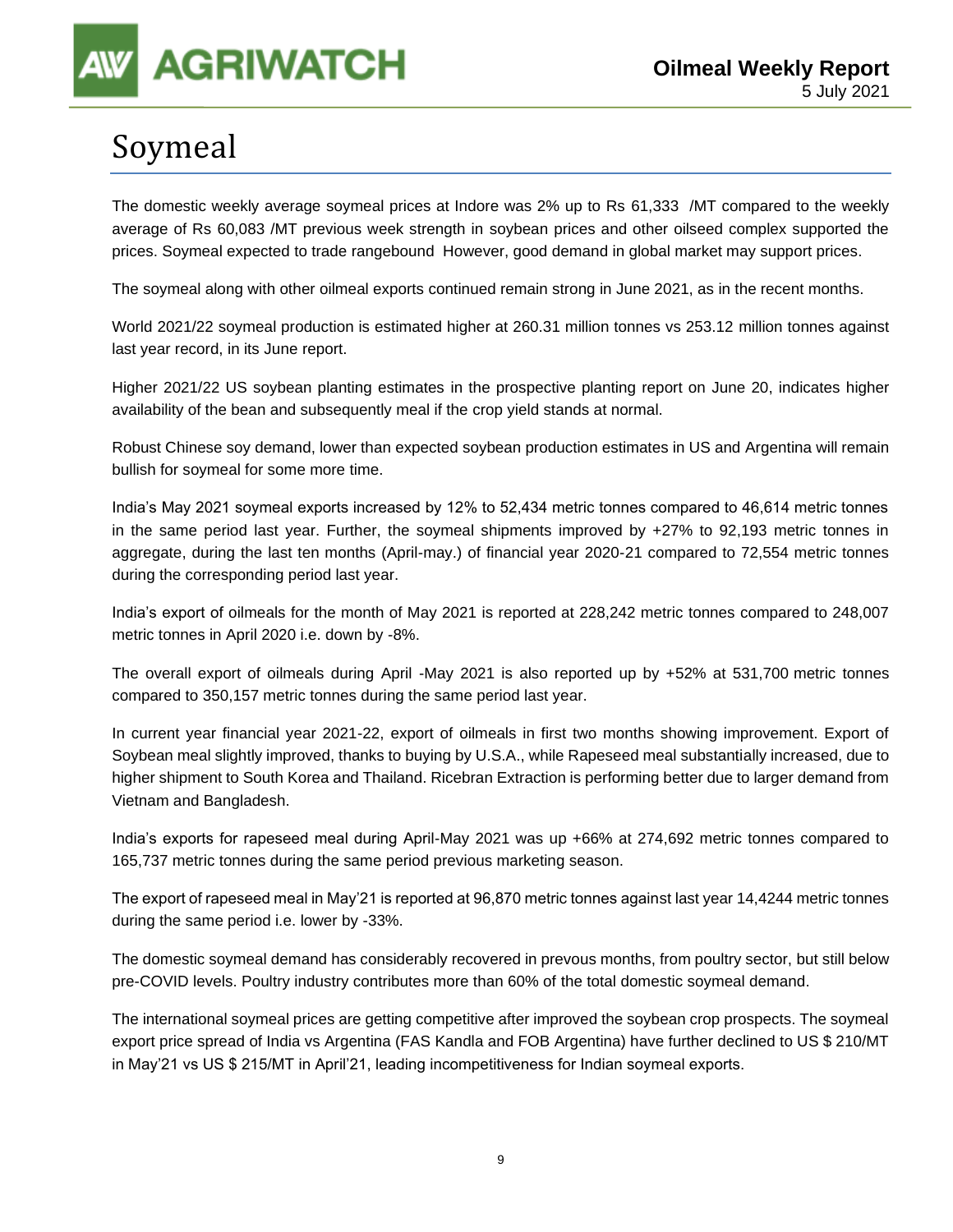

The domestic weekly average soymeal prices at Indore was 2% up to Rs 61,333 /MT and was quoted between Rs

60,000 – 63,000/MT compared to the weekly average of Rs 60,083/MT and was traded between the price ranges of Rs. 58,000 – 62,000/MT previous week.

Weekly average prices at various centers also closed higher side compared to last week prices. At Latur, the weekly average soymeal prices inclined by 1.5 % to Rs. 67,416/MT compared to Rs. 66,428/MT a week ago however in Nanded it was quoted 2.3% higher at Rs. 64,833/MT compared to Rs. 64,142/MT a week ago. In Kota the meal prices inclined to Rs. 62,466/MT compared to Rs. 60,985/MT previous week.



*The soy meal prices (Indore) are likely to feature range-bound movement between Rs. 59,000 – 64,000 /MT on good local and export demand, for medium-term However momentum in other oilseed complex may also impact prises.*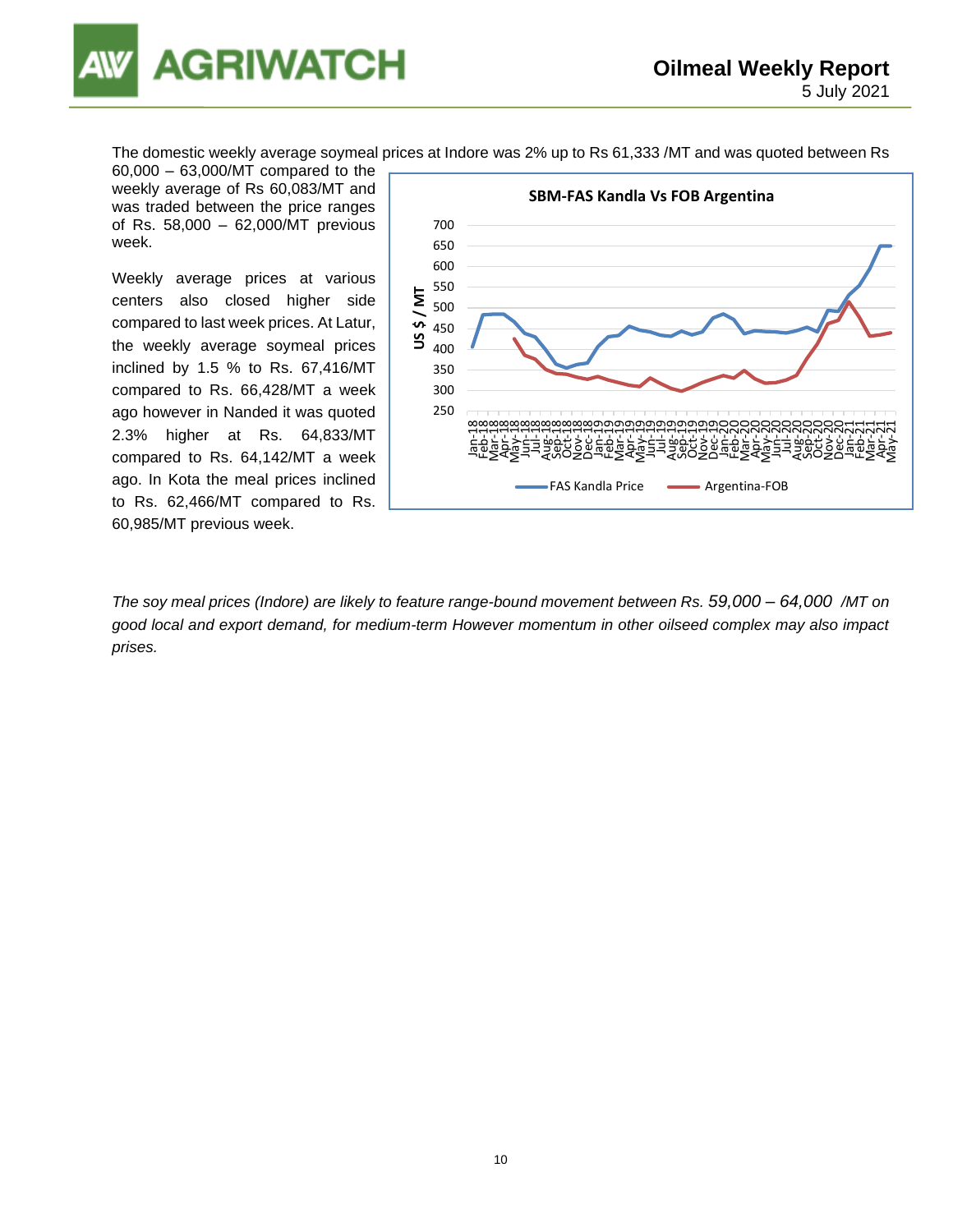### **Previous updates:**

CONAB has raised Brazil's 2020/21 soybean crop estimate to 135.54 million tonnes vs 135.131 million tonnes in March forecast and 124.845 million tonnes in 2019/20.

According to the data released by NOPA, US crushed 160.3 million bushels of soybeans in April 21. The soybean processing was down from 171.75 million bushels in April 2020 and also lower by 1.8% from 177.98 million bushels in March 2021.

The international soy market is strong on bullish global supply scenario due forecast to lower than expected soybean production and likely fall in the US soy inventories in August 2021 followed by the Chinese buying spree.

SOPA has sought a stimulus package from the Centre to support the soybean industry, which has been hit by the lockdown and the collapse of poultry sector. It has asked the Center to increase the import duty in edible oils.

Besides, the SOPA members have addressed to Ministry of Agriculture and Farmers Welfare have demanded exemption of GST on soybean and soymeal, the same time.

The poultry sector consumes 60% of the soymeal in India and there are no takers for it leading around half of the processing units being shut. According to the data released by NOPA, US crushed 178 million bushels of soybeans in March21, second consecutive month of reduction also slightly less than expected. The soybean processing was down from 181.4 million bushels in March 2020 but up from 155.2 million bushels in March 2020.

The global 2020/21 soybean production estimate too increased to 363.18 million tonnes vs 361.82 million tonnes in the previous month report by USDA. World 2020/21 soymeal production is estimated slightly down at 253.3 million tonnes vs 254.14 million tonnes in its previous estimate.

The global 2020/21 soybean production estimate too increased to 363.18 million tonnes vs 361.82 million tonnes in the previous month report by USDA. World 2020/21 soymeal production is estimated slightly down at 253.3 million tonnes vs 254.14 million tonnes in its previous estimate.

U.S. ending stocks were 120 million bushels vs. the March estimate of 120 million bushels. The trade expected the USDA to print 119 million bushels today

For soybeans, the world ending stocks are estimated at 86.9 mmt. vs. the trade's expectation of 83.52 mmt. and the USDA's December estimate of 83.74 mmt.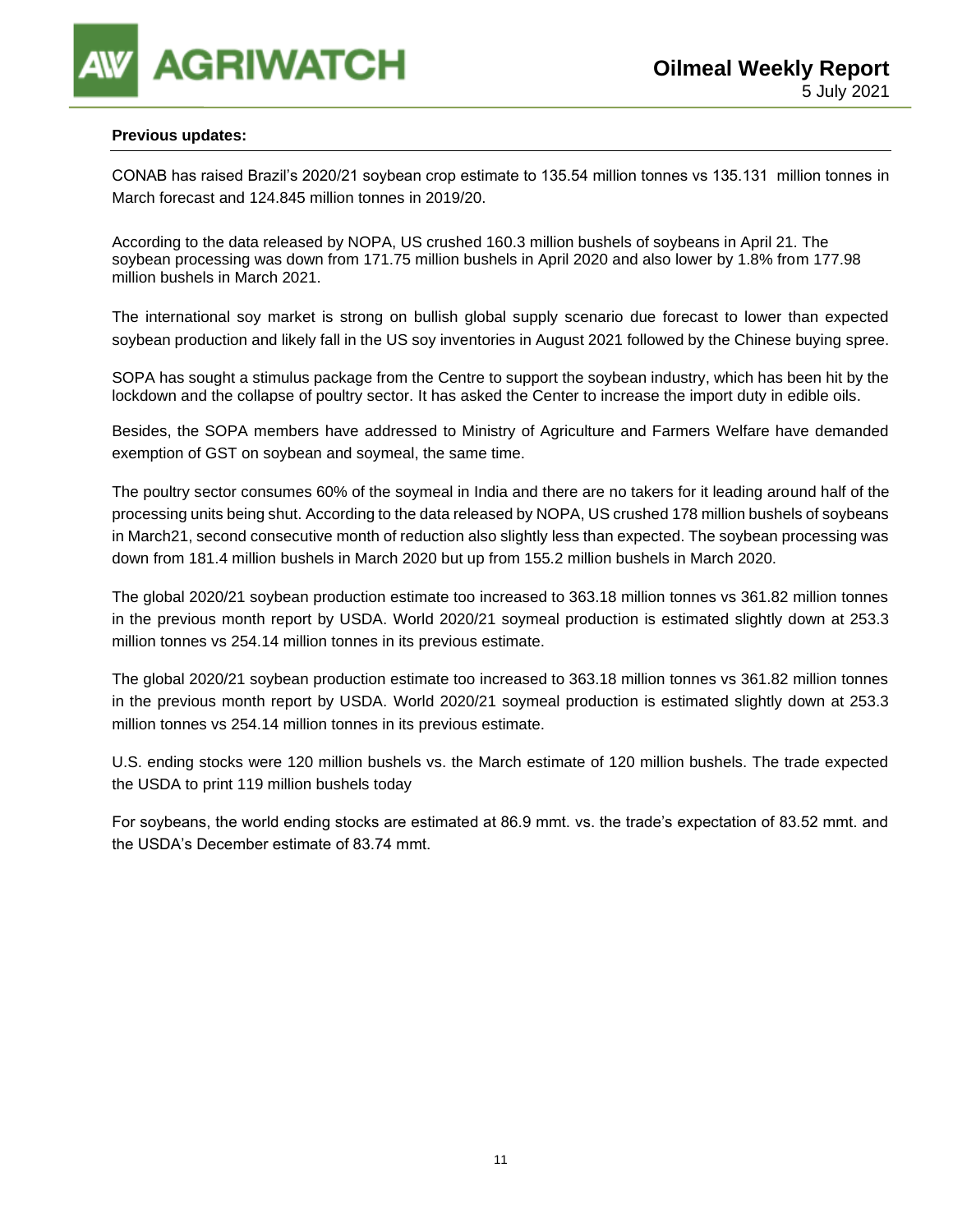

### *Technical Analysis:*

### *NCDEX Soybean Futures – July Contract* Soybean Spot, Nagpur



**\*Note: Daily Chart**

| <b>Support &amp; Resistance NCDEX Soybean - July contract</b> |      |            |      |      |  |  |
|---------------------------------------------------------------|------|------------|------|------|--|--|
|                                                               |      | <b>PCP</b> | R1   |      |  |  |
| 7200                                                          | 7000 | 7470       | 7700 | 7900 |  |  |

- ➢ Soybean gained on buyers interest.
- ➢ Prices closed above 9-day and18-day EMA indicating firm tone in near term.
- ➢ RSI and stochastic are rising from lower level indicating good buying strength.
- ➢ MACD crossover indicates bullish tone in near term..
- $\triangleright$  The prices are expected to feature gain in the coming week.
- ➢ Trade Recommendation (NCDEX Soybean Jul) Week: **BUY** Levels: 4750 T1 7500; T2- 6400, SL 6900.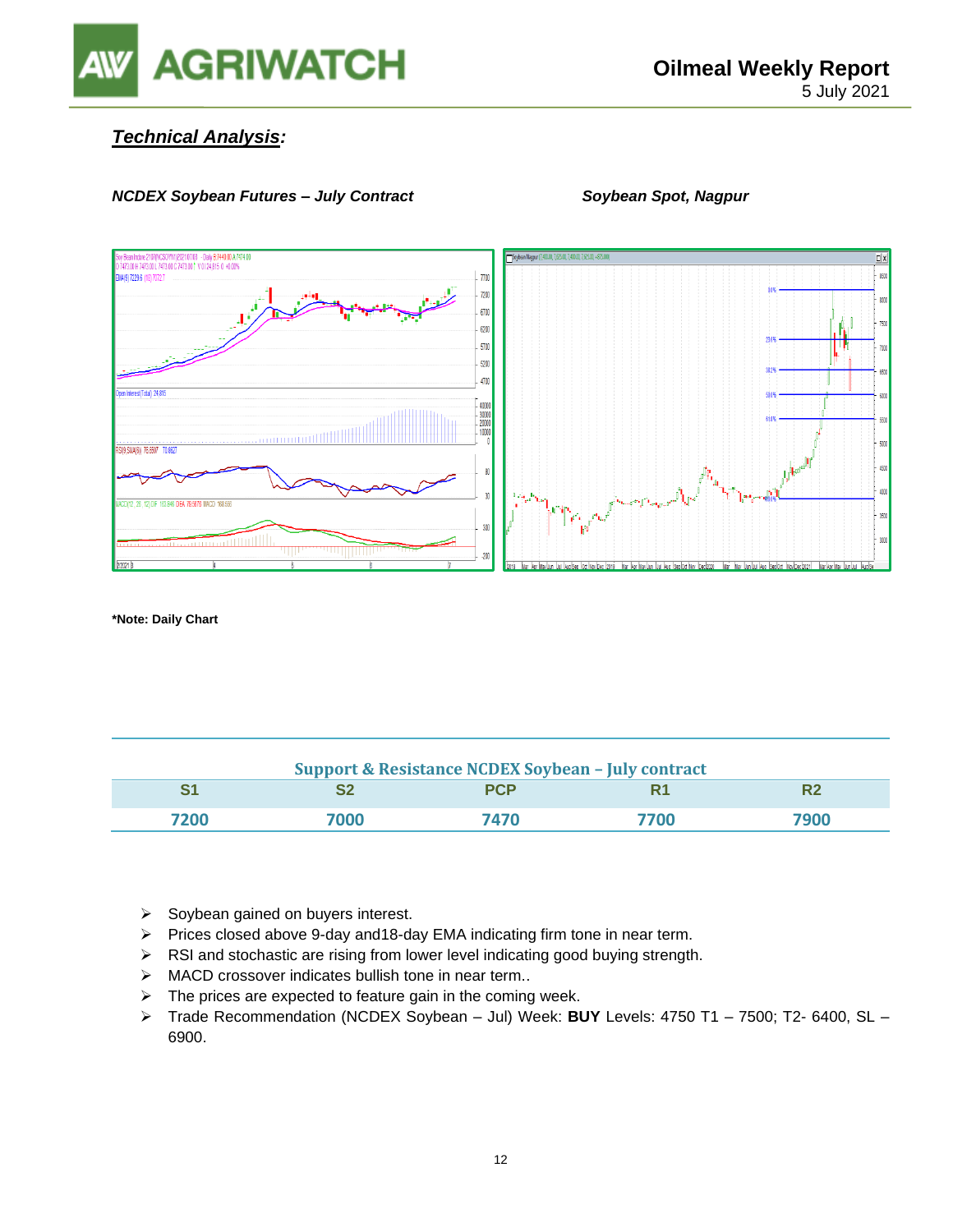**AGRIWATCH** 

### Rapeseed - Mustard Seed

There is a huge decline in the arrival of mustard in the spot market but the demand is strong by millers and crushers. Traders are ready to purchase mustard at higher prices but farmers are still not reaching the market with their produce. There is a demand for mustard oil especially from the states of North India like Bihar, Uttar Pradesh and West Bengal. Subsequently the ban on adulteration in mustard after June 8, the demand for mustard has increased Further, Mustard prices may draw support from, firm demand, declining stock and arrival, strength in oilseed complex, delay in monsoon and strength in CME canola futures.

Rapeseed Mustard inclined by 1.3% to Rs.7079 /Qtl this week as compared to Rs 6,684/Qtl last week.

NAFED had procured the rapeseed-mustard at 0.03 MT of rapeseed-mustard valued Rs 0.014 Lakh from Madhya Pradesh at MSP (Rs 4650/qtl) under PSS. However, the procurement couldn't pick-up the pace due to COVID lockdown restrictions.

AW has revised India's 2021/22 rapeseed-mustard production up to 8.54 million tonnes from 8.0 million tonnes estimated in its previous forecast and it is up 18% from 7.21 million tonnes estimated last season. The Government estimation of mustard crop is high at 10.4 MT. The COOIT has estimated mustard production at 8.90 MT.

Rapeseed oilcake traded 0.8% up Rs 2780/ Qtl as compared to last week Rs 2758/Qtl, strength in Rapeseed prices put additional support on the upside.

As per market sources, approximately 60% of the current mustard crop has been crushed, while farmers and traders hold the remaining 30 to 40% of the production.

India has not imported any rape oil (canola) in March too as in last several months. India is unlikely to import the rape oil in coming months too. Lower imports in rape oil (canola) will lend support to the local rapeseed-mustard prices at the higher levels.

India's exports for rapeseed meal during April-May 2021 was up +66% at 274,692 metric tonnes compared to 165,737 metric tonnes during the same period previous marketing season.

The export of rapeseed meal in May'21 is reported at 96,870 metric tonnes against last year 14,4244 metric tonnes during the same period i.e. lower by -33%.

At NCDEX futures, the July contract of rapeseed-mustard fell at 7,056/Qtl compared to 6,945/Qtl in last week.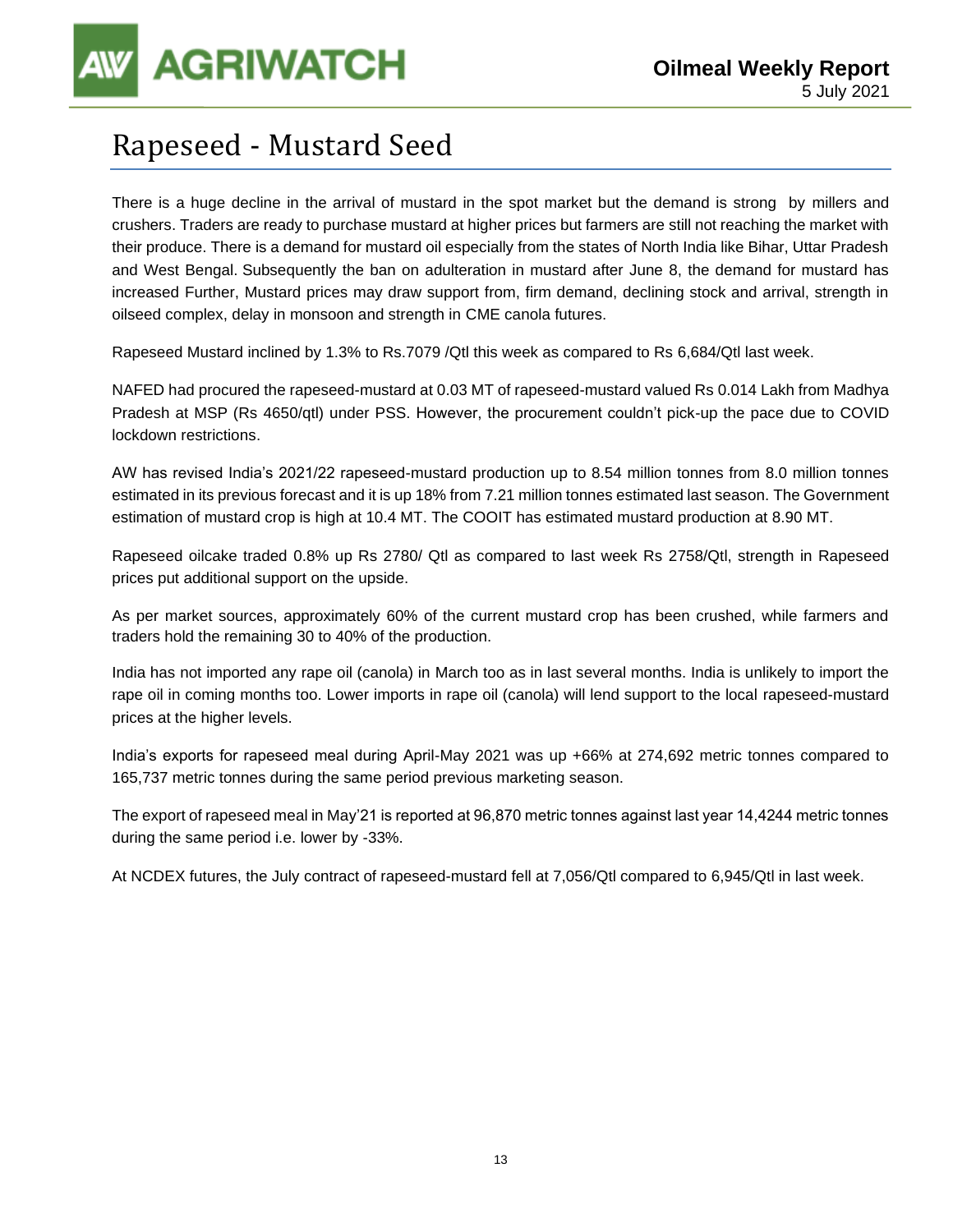### **Previous Updates**

The Solvent Extractors' Association (SEA) of India has urged the government to include rational provision in ASEAN agreement to restrict or regulate the imposition of export duty by the palm oil exporting countries. SEA feels that this will ensure a level-playing field for both the countries that export and import palm oil.

In a letter to its members, Atul Chaturvedi, President of SEA, said that there is always a bound rate for imposing highest export duty on palm oil and products imported by India under ASEAN agreement and Comprehensive Economic Cooperation Agreement with Malaysia.

He said the palm oil exporting countries seem to be free to impose export duty and levy as agreements overlook this issue. Indonesia has imposed US \$33 as export duty plus \$180 as a biodiesel levy making crude palm oil (CPO) expensive. Following this, India is compelled to pay high price for the same.

To support their local industry, that country has kept export duty and levy low on finished goods such as RBD palmolein.

Higher palm oil imports by India has always hit the domestic mustard oil demand and the rapeseed-mustard crush margins.

The Food Safety and Standards Authority of India (FSSAI) has withdrawn the order prohibiting blending of mustard oil.

The food regulator had until now allowed 20% blending in mustard oil under the standards for blended edible oil under FSS (Food Product Standards and Food Additives) Regulations. The decision to withdraw the September'20 order was taken after stakeholders made a representation to the authority.

Director, Indian Council of Agricultural Research – Directorate of Rapeseed Mustard Research, expects productivity of the rapeseed-mustard to improve in 2020-21 from last year's level of 1.42-1.48 tonnes per ha, on adequate soil moisture and better package of practices.

The MSP for rapeseed-mustard has been increased in line with the recommendations of Swaminathan Commission to Rs. 4,650 per quintal for marketing season 2021-22 from Rs. 4,425 per quintal in 2020-21 an increase of Rs. 225 a quintal.

Agriwatch has projected India's MY 2021/22 rapeseed production at 8.54 million tonnes vs 7.2 million tonnes last season while COOIT has estimated the seed production at 8.95 million tonnes vs 7.5 million tonnes last season.

*Outlook: RM Seed Spot market has gained due to low arrival and good demand, additionally strength in other oilseed complex supported the price.*Additionally Canola futures at CME soared this week because of heatwave looked to affect harvest scenario for canola in Canada. High temperature forecast in coming weeks may cause the canola flowers to drop prematurely, lead to drop in yield which may impact domestic prices as well.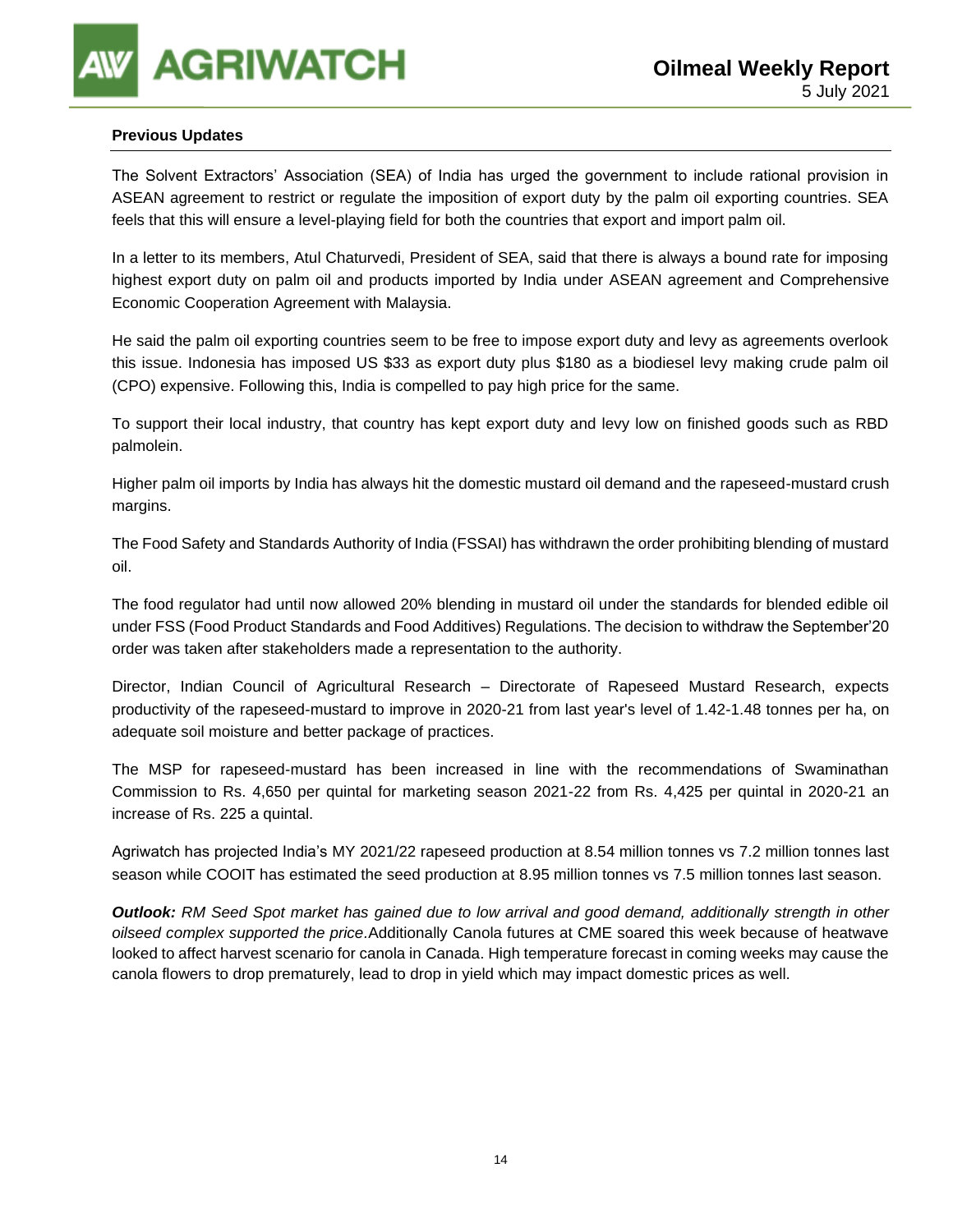

### *Technical Analysis:*



**\*Note: Daily Chart**

| <b>Support &amp; Resistance NCDEX RM Seed - Jul contract</b> |      |            |      |      |  |  |
|--------------------------------------------------------------|------|------------|------|------|--|--|
|                                                              |      | <b>PCP</b> |      |      |  |  |
| 6800                                                         | 6500 | 7190       | 7350 | 7500 |  |  |

- ➢ RM seed witnessed gain on buyers interest.
- ➢ Prices closed above 9-day and18-day EMA indicating firm tone in near term.
- ➢ RSI and stochastic are rising from lower level indicating good buying strength.
- ➢ MACD crossover indicates bullish tone in near term..
- $\triangleright$  The prices are expected to feature gain in the coming week.
- ➢ Trade Recommendation (NCDEX Rapeseed-Mustard –Jul) Week: BUY 7150 Levels: T1-7250, T2- 7300, SL –6900.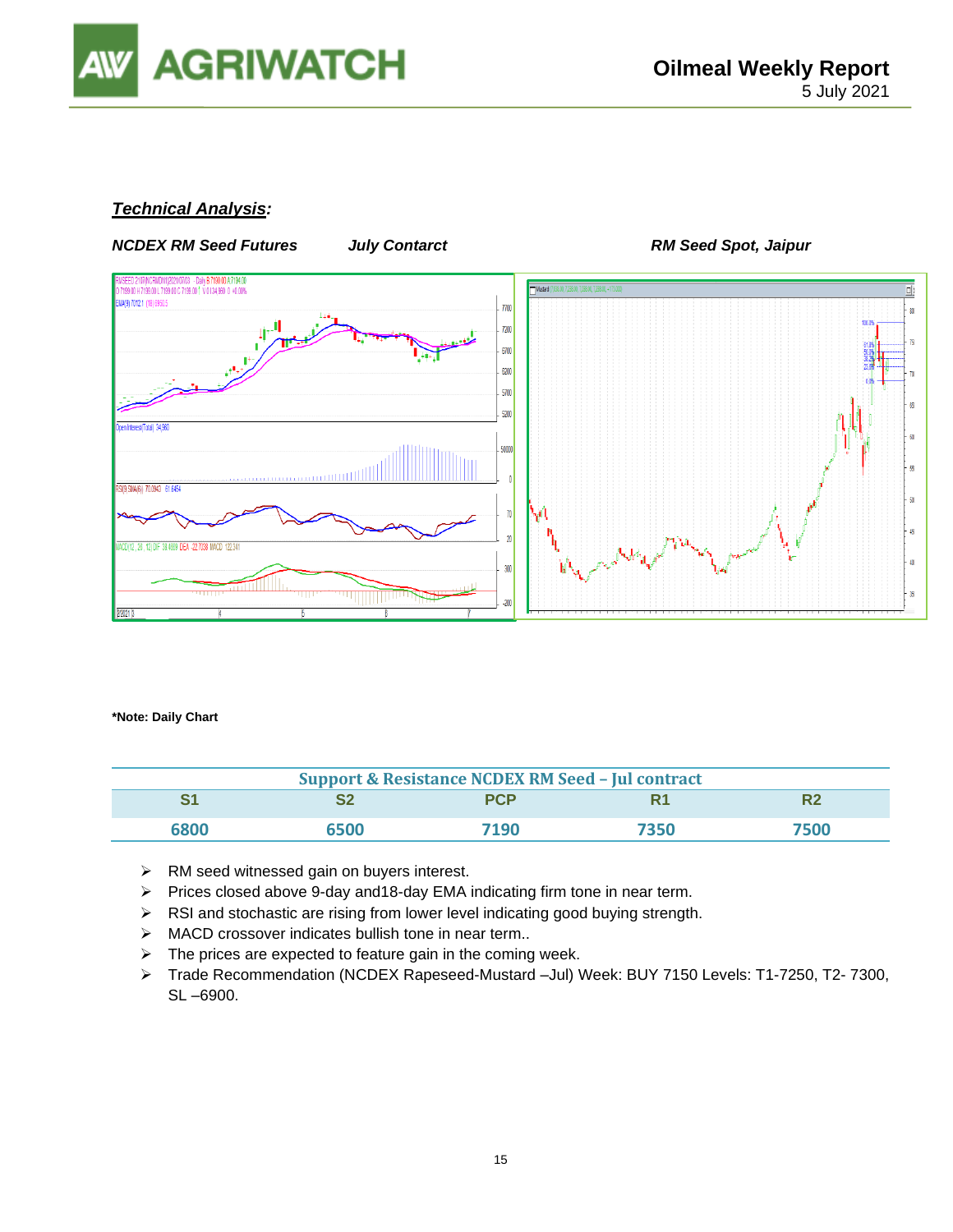

## Annexure

| Soy DOC Rates at Different Centers |                                  |           |                                                              |  |  |
|------------------------------------|----------------------------------|-----------|--------------------------------------------------------------|--|--|
|                                    | <b>Ex-factory rates (Rs/ton)</b> |           |                                                              |  |  |
| <b>Centres</b>                     | 01-Jul-21                        | 24-Jun-21 | <b>Parity To</b>                                             |  |  |
| Indore - 45%, Jute Bag             | 63000                            | 61000     | Gujarat, MP                                                  |  |  |
| Kota - 45%, PP Bag                 | 63200                            | 63000     | Rajasthan, Del,<br>Punjab, Haryana                           |  |  |
| Dhulia/Jalna - 45%, PP Bag         | 68500                            | 67000     | Mumbai,<br>Maharashtra                                       |  |  |
| Nagpur - 45%, PP Bag               | 66000                            | 65000     | Chattisgarh,<br>Orissa, Bihar,<br>Bangladesh, AP,<br>Kar, TN |  |  |
| Nanded                             | 63000                            | 65500     | Andhra, AP, Kar<br>,TN                                       |  |  |
| Latur                              | 69000                            | 69000     |                                                              |  |  |
| Sangli                             | 64500                            | 66000     | Local and South                                              |  |  |
| Solapur                            | 62000                            | 64500     | Local and South                                              |  |  |
| Akola – 45%, PP Bag                | 63000                            | 63000     | Andhra,<br>Chattisgarh,<br>Orrisa, Jharkhand,<br>WB          |  |  |
| Hingoli                            | 63500                            | 63500     | Andhra.<br>Chattisgarh,<br>Orrisa, Jharkhand,<br><b>WB</b>   |  |  |
| Bundi                              | 63000                            | 62800     |                                                              |  |  |

| Soy DOC at Ports                       |                   |           |        |  |  |  |
|----------------------------------------|-------------------|-----------|--------|--|--|--|
| <b>Centers</b>                         | <b>Port Price</b> |           |        |  |  |  |
|                                        | 30-Jun-21         | 23-Jun-21 | Change |  |  |  |
| Kandla (FOR) (INR/MT)                  | NR.               | NR.       |        |  |  |  |
| Kandla (FAS) (USD/MT)                  | NR.               | NR.       | -      |  |  |  |
| CNF Indonesia - Yellow SBM<br>(USD/MT) | NR.               | NR.       |        |  |  |  |

| <b>Rapeseed Meal</b>   | 30-Jun-21 | 23-Jun-21 | Change |
|------------------------|-----------|-----------|--------|
| FAS Kandla (USD/MT)    | NR.       |           |        |
| FOR Kandla (Rs/MT)     | NR.       |           |        |
| FOR Mundra (Rs/MT)     | NR.       |           |        |
| CNF Indonesia (USD/MT) | NR.       |           |        |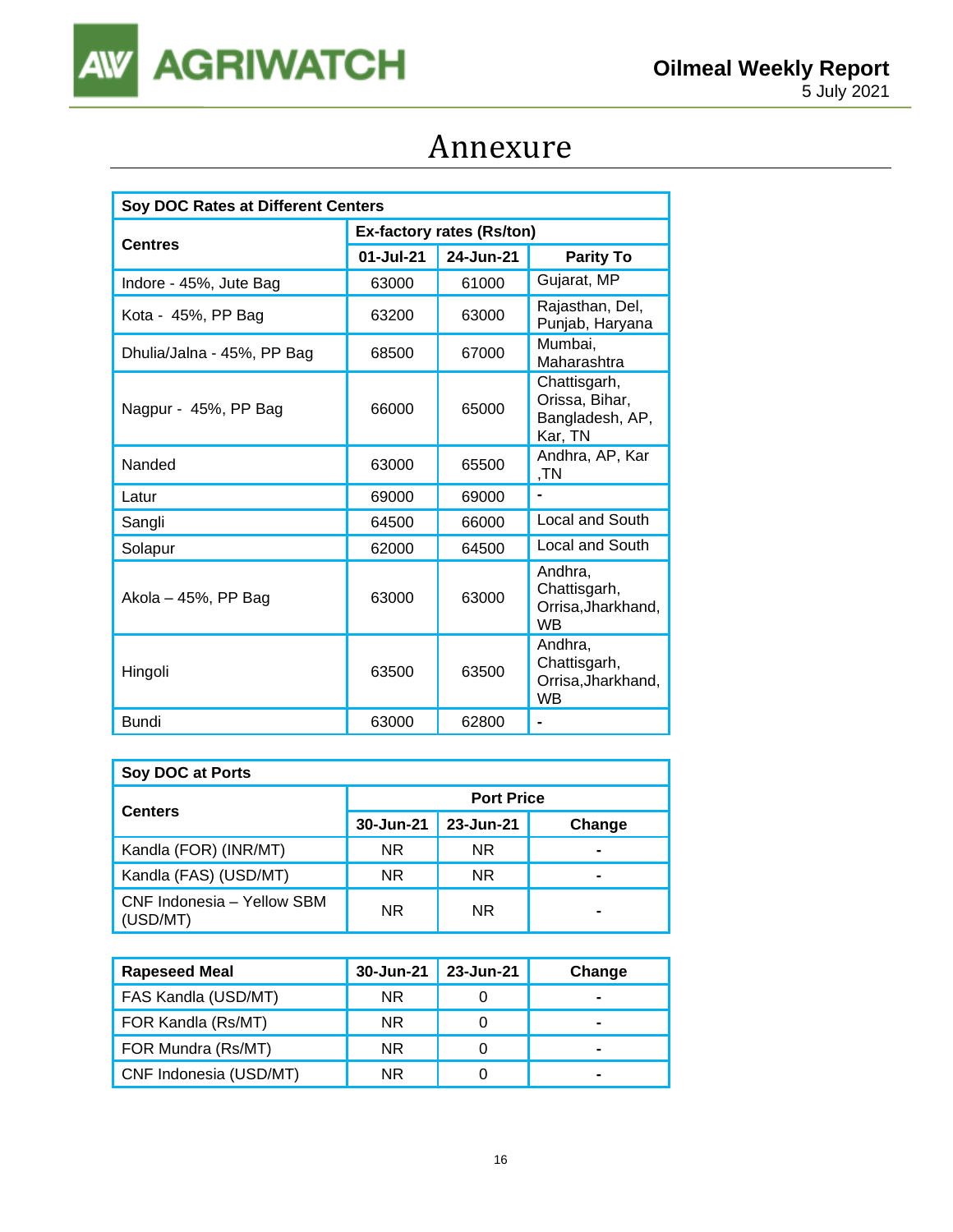**AGRIWATCH AW** 

| <b>International Soy DOC</b> |           |           |             |  |  |
|------------------------------|-----------|-----------|-------------|--|--|
| <b>Argentina FOB USD/MT</b>  | 30-Jun-21 | 23-Jun-21 | Change      |  |  |
| Soybean Pellets              | 394       | 392       |             |  |  |
| Soybean Cake Flour           | 394       | 392       | າ           |  |  |
| Soya Meal                    | 0         | 0         | <b>Unch</b> |  |  |
| Soy Expellers                |           | 0         | Unch        |  |  |

| <b>Sunflower (DOC) Rates</b> | Ex-factory rates (Rs/ton) |           |        |  |
|------------------------------|---------------------------|-----------|--------|--|
| <b>Centers</b>               | 01-Jul-21                 | 24-Jun-21 | Change |  |
| Adoni                        | 34500                     | 33000     | 1500   |  |
| Khamgaon                     | NА                        |           | -      |  |
| Parli                        | ΝA                        |           | -      |  |
| Latur                        | 34000                     | 32500     | 1500   |  |

| <b>Groundnut Meal (Rs/MT)</b> | 01-Jul-21 | 24-Jun-21 | Change |
|-------------------------------|-----------|-----------|--------|
| Basis 45%, Saurashtra         | 41000     | 40500     | 500    |
| Basis 40%, Saurashtra         | 37000     | 37500     | -500   |
| <b>GN Cake, Gondal</b>        | 41500     | 41000     | 500    |

| <b>Mustard DOC</b>      | 01-Jul-21 | $\vert$ 24-Jun-21 | Change     |
|-------------------------|-----------|-------------------|------------|
| Jaipur (Plant delivery) | 21400     | 21200             | <b>200</b> |
| Kandla (FOR Rs/MT)      | 21800     | 22000             | -200       |

| <b>Mumbai Oil Meal Quotes:</b> |           |           |        |  |  |
|--------------------------------|-----------|-----------|--------|--|--|
| Rs/M.T.                        | 01-Jul-21 | 24-Jun-21 | Change |  |  |
| G.N. Extr (45%)                | 42000     | 41000     | 1000   |  |  |
| Kardi Extr                     | NA.       | Ω         |        |  |  |
| <b>Undec Cottonseed Exp</b>    | 33000     | 33500     | $-500$ |  |  |
| Rice Bran Extr.                | NA.       | 0         | -      |  |  |
| Sunflower Extr.                | 32000     | 31000     | 1000   |  |  |
| Rapeseed Extr.                 | NA.       | O         |        |  |  |
| Soymeal 48%                    | 66000     | 64174     | 1826   |  |  |
| Castor Extr.                   | 4950      | 4800      | 150    |  |  |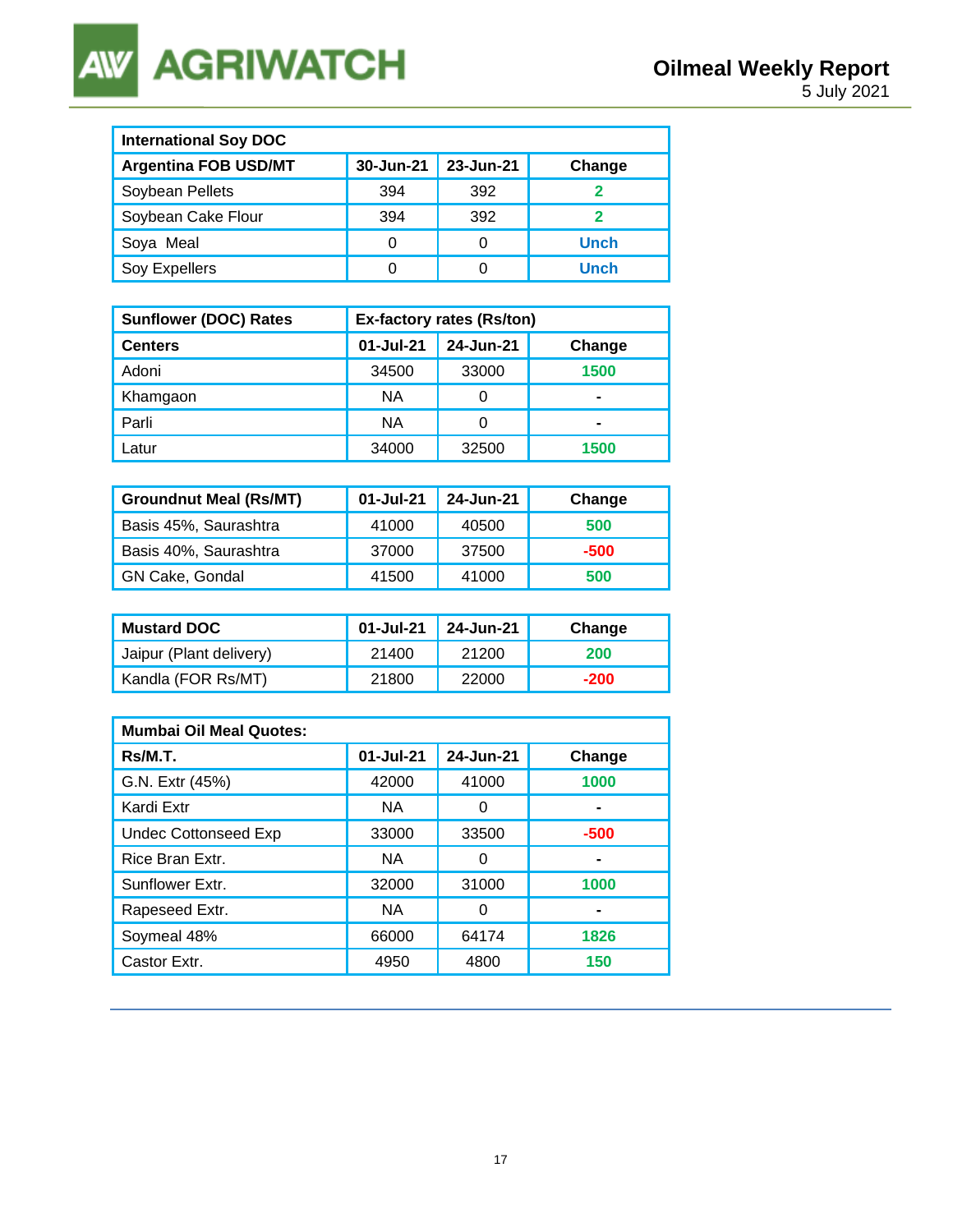

### MSP of Rabi Oilseeds for Marketing Season 2021-22- GOI

| SI.<br>No | <b>Crops</b>     | <b>MSP</b> for<br>Rabi<br>2021-22 | <b>MSP</b> for<br>Rabi<br>2020-21 | <b>Increase</b><br>in MSP<br>(Absolute) |
|-----------|------------------|-----------------------------------|-----------------------------------|-----------------------------------------|
|           | Rapeseed-mustard | 4.650                             | 4.425                             | 225                                     |
| າ         | Safflower        | 5.327                             | 5.215                             | 112                                     |

The Cabinet Committee on Economic Affairs (CCEA) chaired by the Hon'ble Prime Minister Shri Narendra Modi has approved the increase in the Minimum Support Prices (MSPs) for all mandated Rabi crops for marketing season 2021-22.

Government has increased the MSP of Rabi crops for marketing season 2021-22, to ensure remunerative prices to the growers for their produce. This increase in MSP is in line with the recommendations of Swaminathan Commission.

Among the Rabi oilseeds the MSP for rapeseed-mustard has been increased to Rs. 4,650 per quintal for marketing season 2021-22 from Rs. 4,425 per quintal in 2020-21 an increase of Rs. 225 a quintal.

The MSP of safflower to Rs. 5,327 a quintal from earlier Rs. 5,215 per quintal an increase of Rs 112 per quintal.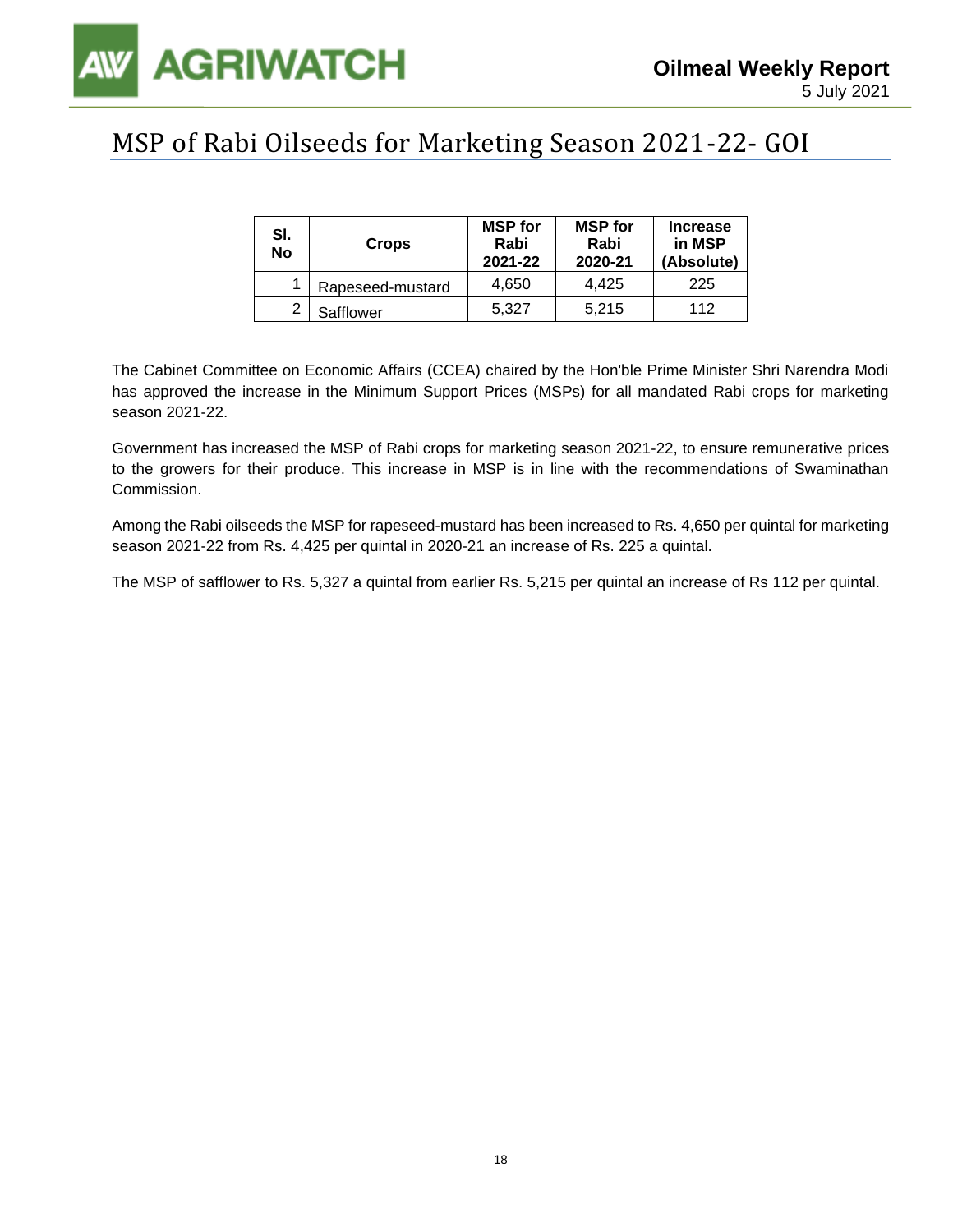### MSP of Kharif Oilseeds for Marketing Season 2021-22 - GOI

| SI.<br><b>No</b> | <b>Crops</b>     | <b>MSP</b> for<br><b>Kharif</b><br>2021-22 | <b>MSP</b> for<br><b>Kharif</b><br>2020-21 | <b>Increase</b><br>in MSP<br>(Absolute) |
|------------------|------------------|--------------------------------------------|--------------------------------------------|-----------------------------------------|
| 1                | Groundnut        | 5550                                       | 5275                                       | 275                                     |
| 2                | Sunflower seed   | 6015                                       | 5885                                       | 130                                     |
| 3                | Soybean (yellow) | 3950                                       | 3880                                       | 70                                      |
| 4                | Sesamum          | 7307                                       | 6855                                       | 452                                     |
| 5                | Nigerseed        | 6930                                       | 6695                                       | 235                                     |

The Cabinet Committee on Economic Affairs (CCEA) chaired by the Hon'ble Prime Minister Shri Narendra Modi has approved the increase in the Minimum Support Prices (MSPs) for all mandated Kharif crops for marketing season 2021-22.

Government has increased the MSP of Kharif crops for marketing season 2020-21, to ensure remunerative prices to the growers for their produce.

Among the Kharif oilseeds the MSP for groundnut has been increased to Rs. 5500 per quintal for marketing season 2020-21 from Rs.5275 per quintal in 2019-20 an increase of Rs.275 a quintal.

The MSP of sunflower to Rs. 6015 a quintal from earlier Rs. 5885 per quintal an increase of Rs 130 per quintal, Soybean-yellow to Rs. 3950 a quintal to Rs. 3880 per quintal last season, an increase of Rs. 70 a quintal, Sesamum to Rs. 7307 a quintal from 6855 earlier, an increase of Rs. 452 a quintal and the MSP of Nigerseed have been increased to Rs. 6930 a quintal from Rs. 6695 a quintal earlier, increase of Rs 235 per quintal.

Among all the Kharif crops, the highest increase in MSP is proposed for sesamum (Rs 452 per quintal) followed by Tur (Rs 300 per quintal) and Urad (Rs 300 per quintal). The differential remuneration is aimed at encouraging crop diversification.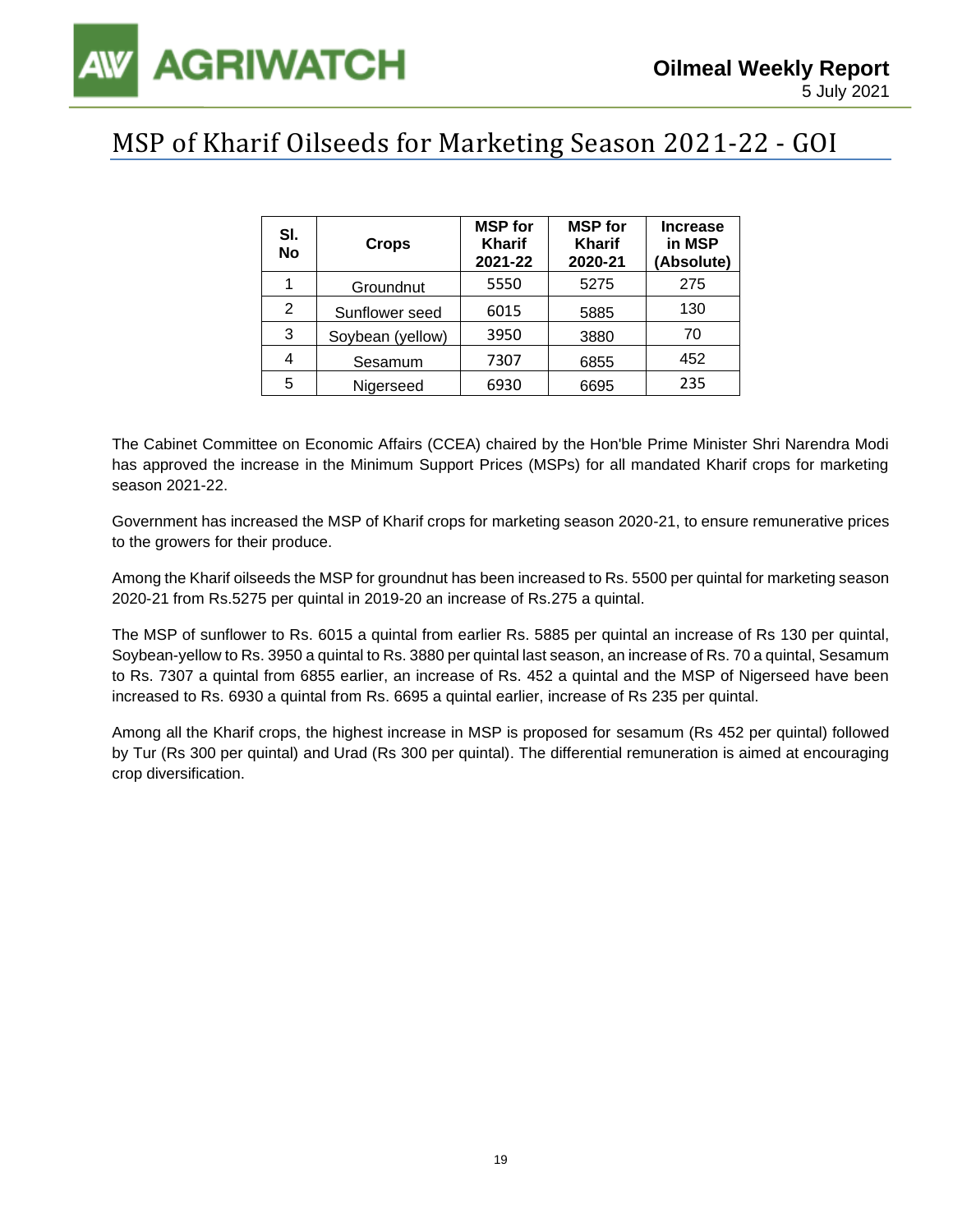# **AGRIWATCH**

### India's Oilseeds Production Seen at 365.7 Lakh Tonnes vs 332.20 Lakh Tonnes in 3nd Adv Est. for 2020-21- GOI

The 2nd Advance Estimates of production of oilseeds for 2020-21 have been released by the Department of Agriculture, Cooperation and Farmers Welfare on 25<sup>th</sup> May, 2021. The assessment of production of different crops is based on the feedback received from States and validated with information available from other sources.

The revised estimated production of major Oilseeds during 2020-21 is as under:

Oilseeds – 365.7 lakh tonnes in 2020-21 vs 332.19 lakh tonnes in 2019-20

- Groundnut 101.2 lakh tonnes vs 99.52 lakh tonnes in 2019-20.
- Castorseed 17.76 lakh tonnes vs 18.42 lakh tonnes
- Sesamum 8.12 lakh tonnes vs 6.58 lakh tonnes
- Nigerseed 0.41 lakh tonnes vs 0.41 lakh tonnes (No difference)
- Soybean 134.1 lakh tonnes vs 112.26 lakh tonnes
- Sunflower 2.24 lakh tonnes vs 2.13 lakh tonnes
- Rapeseed-mustard 99.9 lakh tonnes vs 91.24 lakh tonnes
- Linseed 1.40 lakh tonnes vs 1.21 lakh tonnes
- Safflower 0.34 lakh tonnes vs 0.44 lakh tonnes.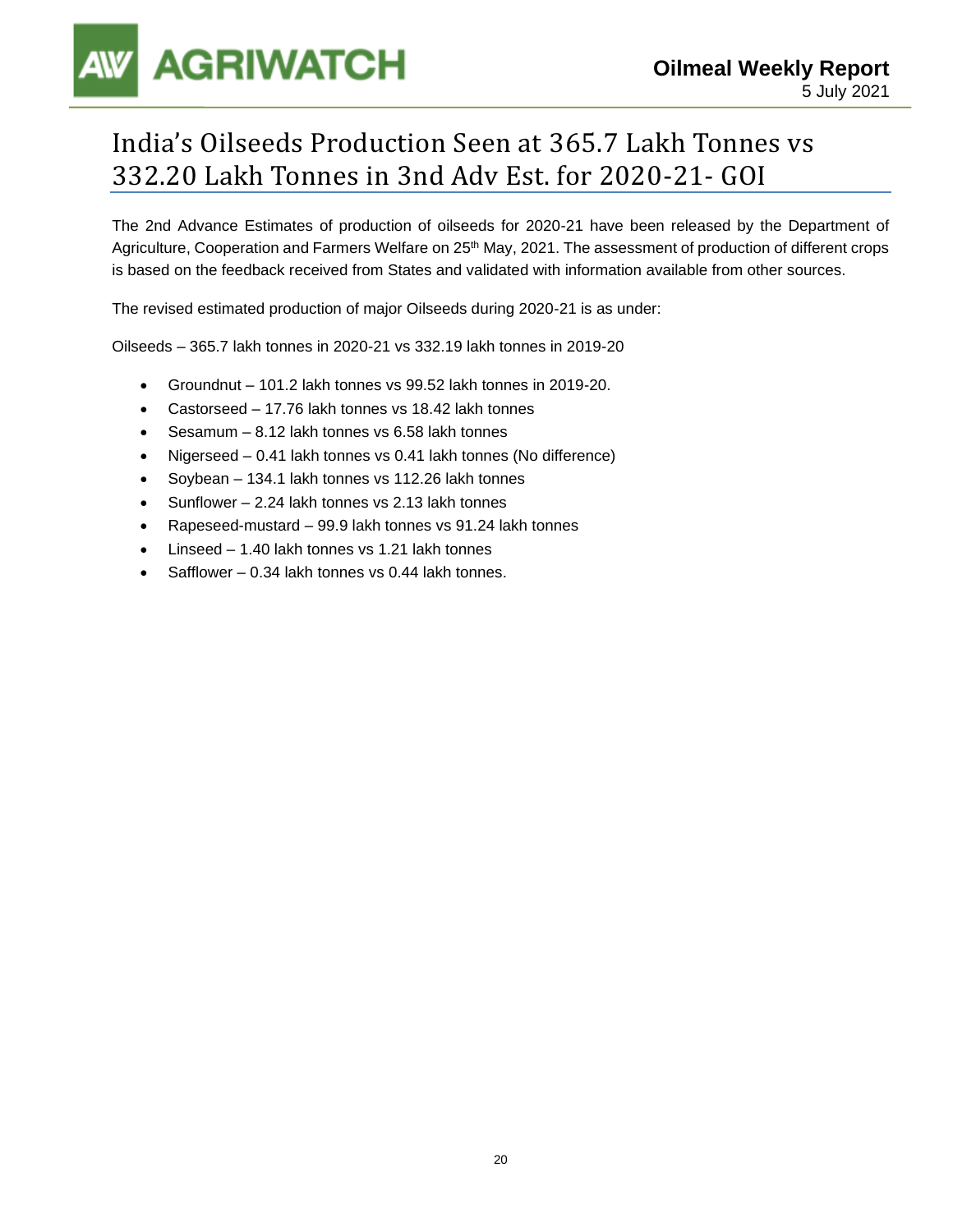## Sown Area – *Kharif* Oilseeds, India

In the last official Kharif oilseeds planting report by the Ministry of Agriculture, the total coverage area under Kharif oilseeds is reported at 197.18 lakh hectares, an increase by 9.8% from 179.63 lakh ha in the corresponding period of last year. Of the major oilseeds, soybean sowing is reported up by 6.4% at 121.24 lha compared to 113.95 lha during the corresponding period of last year, groundnut at 50.98 lha vs 39.48 lha, sesamum 14.14 lha vs 13.73 lha, castor seed at 7.92 lha vs 9.44 lha and niger at 1.67 lha vs 2.04 lha, during the same period last year. We feel country's final area under oilseeds to be above normal by 8-9% this season.

|                       |                                     | Area in Lakh Hectares |         |          |  |
|-----------------------|-------------------------------------|-----------------------|---------|----------|--|
| Crop                  | <b>Normal Area</b><br>(5 Year Avg.) | 2020-21               | 2019-20 | % Change |  |
| Groundnut             | 42.43                               | 50.98                 | 39.48   | 29.1     |  |
| Soybean               | 111.49                              | 121.24                | 113.95  | 6.4      |  |
| Sunflower             | 1.84                                | 1.23                  | 0.99    | 24.2     |  |
| Sesamum               | 14.13                               | 14.14                 | 13.73   | 3.0      |  |
| Niger                 | 2.41                                | 1.67                  | 2.04    | $-18.1$  |  |
| Castor                | 9.65                                | 7.92                  | 9.44    | $-16.1$  |  |
| <b>Total Oilseeds</b> | 181.95                              | 197.18                | 179.63  | 9.8      |  |

Source: MoA, GOI